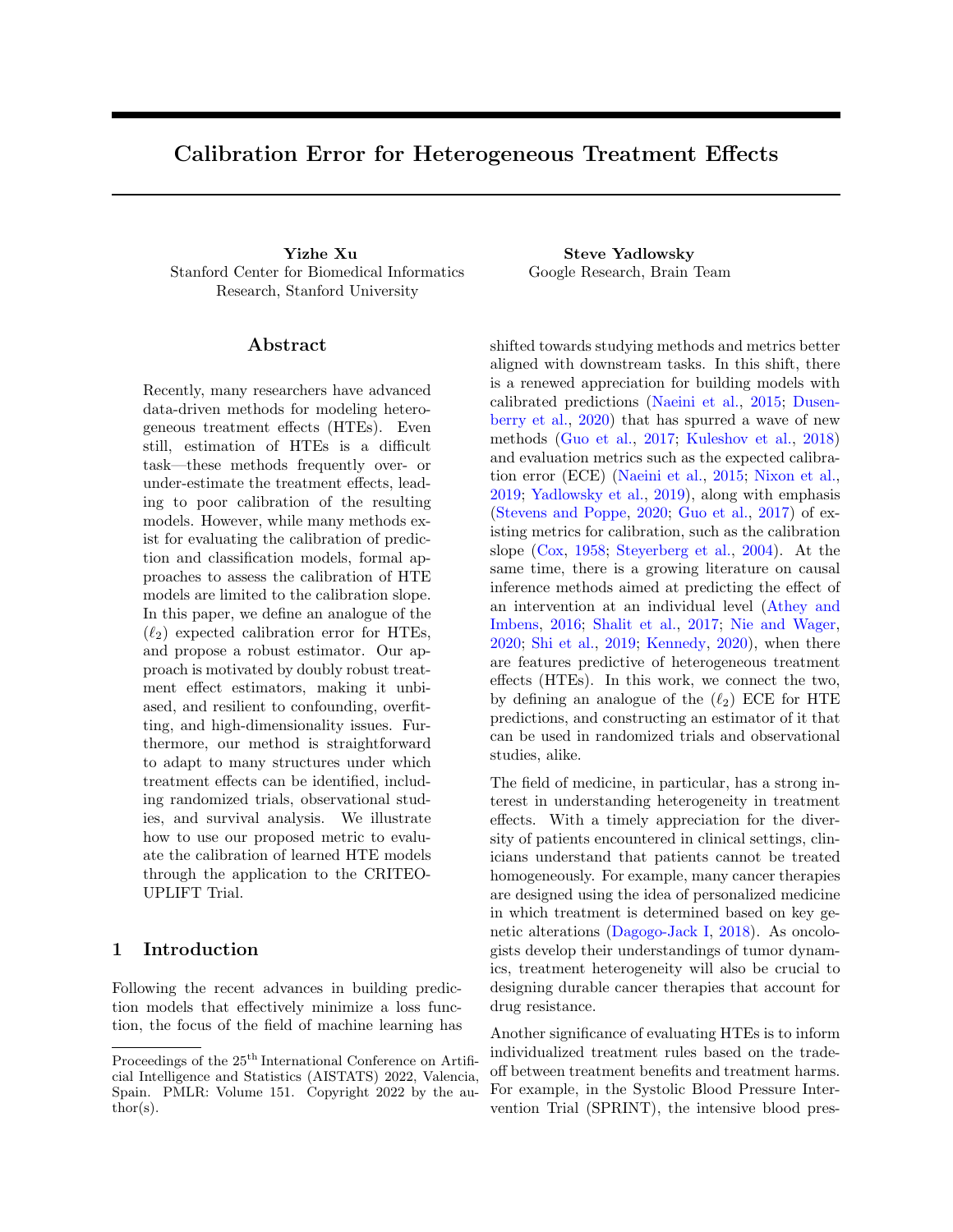sure therapy showed significant treatment benefits on reducing risks of cardiovascular disease events and treatment harms on elevating risks of serious adverse events at a population level [\(SPRINT Research](#page-9-13) [Group,](#page-9-13) [2015\)](#page-9-13). Recent analyses of the data found evidence suggesting that both treatment benefits and harms may vary across patients [\(Basu et al.,](#page-8-1) [2017;](#page-8-1) [Bress et al.,](#page-8-2) [2021\)](#page-8-2), although it remains unclear how robustly predictable they are. Thus, predicting such heterogeneity in treatment effects could help to determine the optimal treatment rule and inform the allocation of limited medical resources.

HTEs also frequently come up in the marketing literature, where they are referred to as uplift modeling [\(Radcliffe and Surry,](#page-9-14) [1999;](#page-9-14) [Radcliffe,](#page-9-15) [2007\)](#page-9-15). In a digital marketing campaign, uplift models can be used to select which potential customers to focus on advertising to [\(Radcliffe,](#page-9-15) [2007\)](#page-9-15), or which current users should be offered promotions to reduce churn [\(Ascarza,](#page-8-3) [2018\)](#page-8-3). In these applications, calibration of the HTE estimates is important, as they allow the marketer to understand the magnitude of the added value of advertising to a particular customer.

Estimation of HTEs is a challenging task, as the heterogeneity in treatment effects is usually small compared to main effects. A spectrum of novel machine learning methods has been proposed to effectively estimate HTEs, such as causal forest [\(Wager and](#page-9-16) [Athey,](#page-9-16) [2018\)](#page-9-16), gradient boosting machine [\(Friedman,](#page-9-17) [2001\)](#page-9-17), deep learning [\(Shalit et al.,](#page-9-8) [2017;](#page-9-8) [Shi et al.,](#page-9-10) [2019\)](#page-9-10), and Bayesian additive regression trees [\(Chip](#page-8-4)[man et al.,](#page-8-4) [2010\)](#page-8-4). Although these methods have shown high accuracy in simulation studies, they may produce differential performance in real applications due to the varied nature and characteristics of each dataset. To identify reliable methods in practice, it is important to evaluate HTE model performance on real data. Metrics such as rank-weighted average treatment effect (RATE) metrics [\(Yadlowsky](#page-10-1) [et al.,](#page-10-1) [2021\)](#page-10-1) offer an assessment of the discriminative ability, but few metrics exist for calibration. [Cher](#page-8-5)[nozhukov et al.](#page-8-5) [\(2018b\)](#page-8-5) define an analogue of the calibration slope, called the Best Linear Predictor of the CATE on the ML proxy predictor (the coefficient of the proxy is the calibration slope). However, we are not aware of any work defining or estimating an analogue of the ECE for HTEs.

Compared to calibration metrics for classification or risk prediction models, it is more difficult to develop such a metric for HTEs as they are defined using counterfactual outcomes, yet, in real data, we only observe one outcome under either the treatment

or control arm, but not both (Hernán and Robins, [2020\)](#page-9-18). In a randomized trial, a naïve estimate of the ECE for HTEs can quickly be adapted from the ECE metric for predictive models in machine learning [\(Naeini et al.,](#page-9-0) [2015;](#page-9-0) [Nixon et al.,](#page-9-4) [2019\)](#page-9-4), by binning observations in each arm of the trial and computing the error between the observed difference in means between the two arms and expected difference according to the predictions. However, a few challenges arise: First, the sample size of randomized trials is often selected so that the overall average treatment effect, and possibly the effect in a few important subgroups, can be estimated. This limits the number of bins that can be used to estimate calibration, introducing bias from coarse binning. Second, in observational studies, there is confounding that introduces bias if not adjusted correctly.

In this paper, we propose a calibration metric that accounts for confounding to assess HTE model calibration in observational studies. We show how to address the issues raised above, by reducing the variance of the results in randomized trials, mitigating the bias with a robust estimator, and showing how to use our method with a variety of approaches to adjusting for confounding (including doubly robust estimators). Our approach builds on the techniques developed by [Yadlowsky et al.](#page-10-1) [\(2021\)](#page-10-1) for RATE metrics, which we use to create an analogue to measure the calibration of HTEs. We demonstrate through simulations that our estimator is more accurate and robust than the na¨ıve approach mentioned above over a broad range of difficult estimation settings.

# 2 Defining and Estimating Calibration Error

Consider the problem of learning a heterogeneous treatment effect model in the form of the conditional average treatment effect (CATE),  $\tau(x) = \mathbb{E}[Y(1) Y(0) | X = x$  of a binary treatment  $W \in \{0,1\}$ on a scalar outcome  $Y \in \mathbb{R}$ , in the presence of fully observed confounding variables  $X \in \mathbb{R}^d$  that affect treatment assignment and the outcome.

When fitting the CATE with data in a sufficiently flexible way, i.e., using machine learning approaches, it is common to overfit the data. Frequently, the impact of such overfitting is to overestimate the magnitude of the effects, which leads to a phenomenon known as miscalibration. The calibration function of an estimator  $\hat{\tau}(\cdot)$  of CATE  $\tau(\cdot)$  is

$$
\gamma_{\widehat{\tau}}(\delta) = \mathbb{E}[Y(1) - Y(0) | \widehat{\tau}(X) = \delta],
$$

where  $\widehat{\tau}(X)$  is the *predicted* CATE, and  $\gamma_{\widehat{\tau}}(\delta)$  is the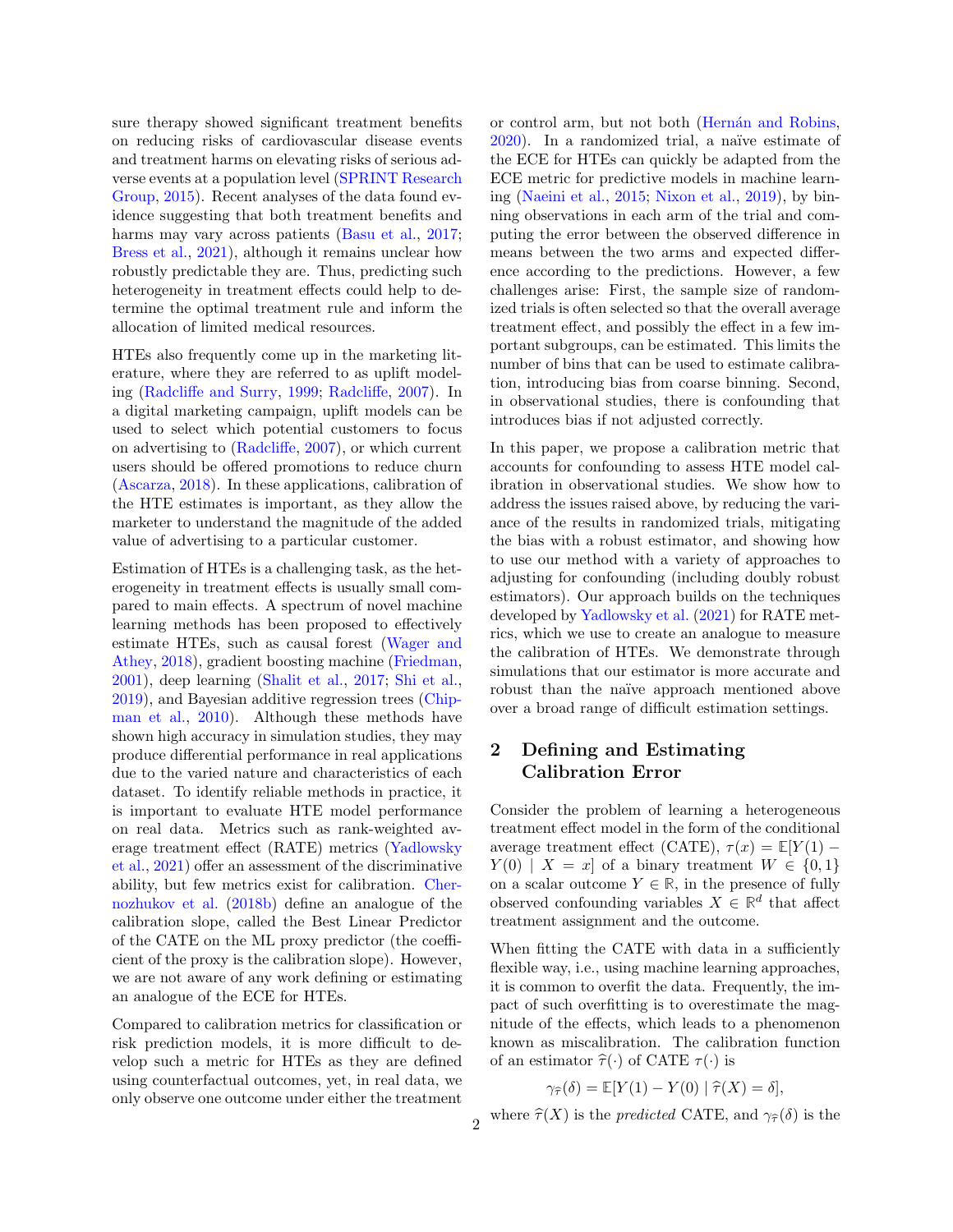observed CATE in a prospective group of patients selected so that  $\hat{\tau}(X) = \delta$ . Therefore, we say that the estimator  $\hat{\tau}(\cdot)$  is mis-calibrated if  $\gamma_{\hat{\tau}}(\delta) \neq \delta$ . Note that  $\gamma_{\tau}(\delta) = \mathbb{E}[Y(1) - Y(0) | \tau(X) = \delta] = \delta$ , motivating the intuition that a better-calibrated estimate  $\hat{\tau}(\cdot)$  might be a better estimate of  $\tau(\cdot)$ .

Because of the nature of estimation, the learned CATE  $\hat{\tau}$  is almost always miscalibrated to some extent. Therefore, it is useful to summarize the calibration error  $(\gamma_{\hat{\tau}}(\delta)-\delta)$  in a simple one dimensional metric. Following it's popularity in the machine learning literature [\(Nixon et al.,](#page-9-4) [2019;](#page-9-4) [Yadlowsky](#page-10-0) [et al.,](#page-10-0) [2019\)](#page-10-0), we study the  $\ell_p$ -Expected Calibration Error for predictors of Treatment Heterogeneity  $(\ell_p$ -ECETH), defined as

$$
\theta = \mathbb{E} \left[ \left| \gamma_{\widehat{\tau}}(\Delta) - \Delta \right|^p \right],
$$

where  $\Delta = \hat{\tau}(X)$ , and the expectation is over  $\Delta$ , i.e., implicitly over  $X$ . To assess the ECETH for a given estimated CATE model  $\hat{\tau}(\cdot)$ , we need to find a way to estimate it from data. In this work, we focus on  $p = 2$ , where we can give effective de-biasing procedures and better quantify the statistical behavior of our estimator, allowing for better interpretation and applications to hypothesis testing.

#### 2.1 Calibration Function Estimation

We begin by describing a method to estimate the calibration function  $\gamma_{\hat{\tau}}$ . Given the independent and identically distributed sample of observations  $(Y_i, W_i, X_i)_{i=1}^n$  that is used to learn a CATE model for  $\hat{\tau}(\cdot)$ , we can estimate the calibration function  $\gamma_{\hat{\tau}}(\delta)$  by taking advantage of carefully constructed "scores" that are a surrogate for the CATE [\(Kennedy,](#page-9-11) [2020;](#page-9-11) [Yadlowsky et al.,](#page-10-1) [2021;](#page-10-1) [Athey and](#page-8-6) [Wager,](#page-8-6) [2021\)](#page-8-6). Following [Yadlowsky et al.](#page-10-1) [\(2021\)](#page-10-1), let  $\Gamma_i$  be some function of  $(X_i, W_i, Y_i)$  such that

<span id="page-2-0"></span>
$$
\mathbb{E}[\Gamma_i \mid X_i = x] = \tau(x). \tag{2.1}
$$

Notice that  $\mathbb{E}[\Gamma_i \mid \hat{\tau}(X_i) = \delta] = \gamma_{\hat{\tau}}(\delta)$ , and because<br> $\Gamma_i$  and  $\hat{\tau}(X_i)$  are functions of observable random  $\Gamma_i$  and  $\hat{\tau}(X_i)$  are functions of observable random variables, estimating this conditional expectation is feasible. Indeed, this is simply a 1-dimensional nonparametric regression that can be done efficiently under very mild assumptions on the true calibration function  $\gamma_{\hat{\tau}}(\delta)$ . One commonly used regression model in the calibration literature is a histogram model, where the range of prediction values  $R$  is partitioned in to  $K$  equally sized bins  $(I_1, R_1), \ldots, (I_K, R_K)$ , such the  $|I_k|$  indices the number of predictions in bin  $I_k$  that satisfy  $\Delta_i \in R_k$ , and the estimate in bin  $k$  is

<span id="page-2-2"></span>
$$
\widehat{\gamma}_{\widehat{\tau}}(\delta) = \frac{1}{|I_k|} \sum_{i \in I_k} \Gamma_i,\tag{2.2}
$$

for any  $\delta \in R_k$ . If one is confident that the calibration function is monotone, then one could apply isotonic regression as done by [Roelofs et al.](#page-9-19) [\(2020\)](#page-9-19), instead. Both approaches are straightforward, but requires finding a score  $\Gamma_i$  that satisfies the condition [\(2.1\)](#page-2-0).

The conditions on the scores  $\Gamma_i$  allow  $\text{Var}(\Gamma_i) > 0$ , so that one does not need to estimate the CATE  $\tau(\cdot)$  to derive a score  $\Gamma_i$  that can be used in our procedure. This avoids a circular scenario where the CATE must be estimated to evaluate the CATE. Below, we give examples of such scores, including some for randomized trials that avoid estimation entirely (or are entirely robust to estimation error).

### <span id="page-2-3"></span>2.1.1 Choice of Scores

The choice of a score depends on available data source. If the data are from a completely randomized trial with treated fraction  $\pi$ , then the inverse propensity weighted (IPW) score

<span id="page-2-1"></span>
$$
\Gamma_i^{\text{ipw}} = \frac{W_i}{\pi} Y_i - \frac{1 - W_i}{1 - \pi} Y_i \tag{2.3}
$$

satisfies [\(2.1\)](#page-2-0) exactly. However, one can reduce the variance of  $\Gamma_i$  using a prediction model  $\widehat{\mu}(x, w)$  that approximates  $\mu(x, w) = \mathbb{E}[Y | X = x, W = w]$  with the augmented IPW (AIPW) score,

$$
\Gamma_i^{\text{aipw}} = \widehat{\mu}(X_i, 1) - \widehat{\mu}(X_i, 0)
$$

$$
+ \frac{W_i - \pi}{\pi(1 - \pi)} (Y_i - \widehat{\mu}(X_i, W_i)).
$$

If the data are from an observational study, or are right-censored, then one cannot generally find a score that exactly satisfies [\(2.1\)](#page-2-0). However, if unconfoundedness, or non-informative censoring (respectively) holds, then the condition can be satisfied approximately, with a score  $\widehat{\Gamma}_i$  where

$$
\widehat{\Gamma}_i = \Gamma_i^* + e_i
$$

with  $\Gamma_i^*$  satisfying [\(2.1\)](#page-2-0) exactly, and  $e_i$  is an approximation error. If  $e_i$  goes to zero at an appropriate rate, then replacing  $\Gamma_i^*$  with  $\widehat{\Gamma}_i$  will not affect the estimated calibration function  $\hat{\gamma}_{\hat{\tau}}(\delta)$  very much (we will revisit this in the following section).

To use  $\Gamma_i^{\text{ipw}}$  or  $\Gamma_i^{\text{aipw}}$  in [\(2.3\)](#page-2-1) in an observational study, we replace the overall probability of getting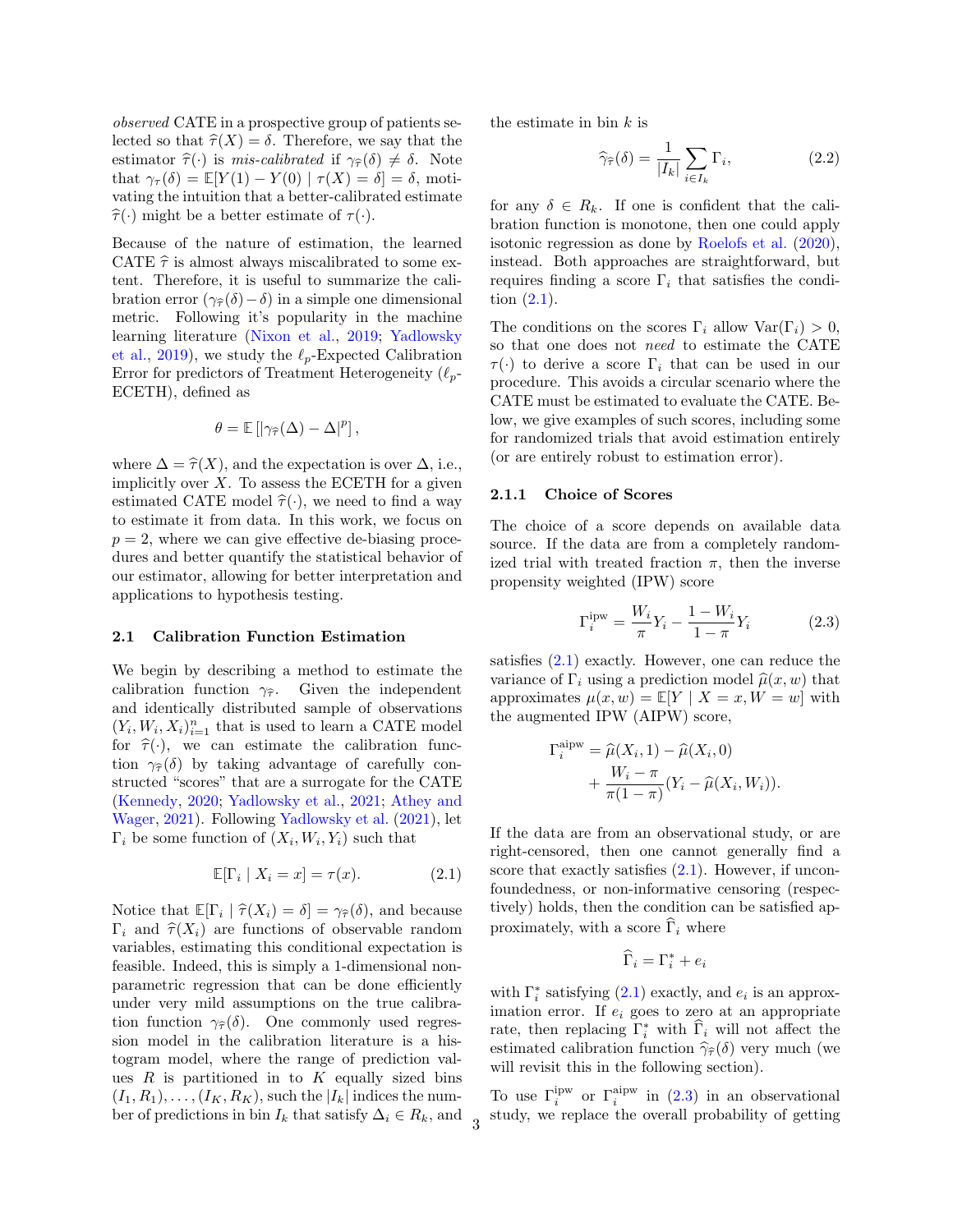treated  $\pi$  with a function of the baseline covariates, i.e.,  $\pi(x) = P[W = 1 | X = x]$ . This function is unknown, but can be estimated from the data as  $\hat{\pi}(x)$ , and plugged in. Then, the estimated IPW score is

$$
\widehat{\Gamma}_i^{\text{ipw}} = \frac{W_i}{\widehat{\pi}(X_i)} Y_i - \frac{1 - W_i}{1 - \widehat{\pi}(X_i)} Y_i,
$$

and the AIPW score can be adjusted similarly.  $\widehat{\Gamma}^{\text{ipw}}_i$ is an approximately unbiased estimator for  $\tau(X_i)$  if  $\hat{\pi}(X_i)$  is close to  $\pi(X_i)$ , and  $\hat{\Gamma}_i^{\text{aipw}}$  is approximately<br>unbiased for  $\pi(X_i)$  if either  $\hat{\mu}(X_i, W_i)$  is close to unbiased for  $\tau(X_i)$  if either  $\hat{\mu}(X_i, W_i)$  is close to  $\mu(Y, W_i)$  or  $\hat{\pi}(Y_i)$  is close to  $\tau(Y_i)$  $\mu(X_i, W_i)$  or  $\widehat{\pi}(X_i)$  is close to  $\pi(X_i)$ .

Model misspecification is common in parametric modeling due to the lack of knowledge on underlying relationships among variables, and so the doubly robust property of the AIPW score makes it particularly advantageous in observational data.

To deal with survival data that is subject to right censoring, one may use the generalized AIPW estimator from [Robins et al.](#page-9-20) [\(1994\)](#page-9-20) as a score, see [Yadlowsky et al.](#page-10-1) [\(2021,](#page-10-1) Section 2.4) for the exact formula.

### <span id="page-3-0"></span>2.1.2 Score Approximation Error

In estimating the scores in the previous section, we mentioned that it is important that the implemented score  $\widehat{\Gamma}_i$  is close to a score  $\Gamma_i^*$  satisfying  $\mathbb{E}[\Gamma_i^* | X_i =$  $x$  =  $\tau(x)$  exactly. Because  $\Gamma_i^*$  only needs to be conditionally unbiased, it can have a large variance (although we assume for regularity that the variance is bounded). Then, we need to consider the remaining approximation error  $e_i := \widehat{\Gamma}_i - \Gamma_i^*$ .

For the approximation error to have a negligible effect on our estimation, we need to apply a crossfitting procedure to estimate the nuisance parameters in an out-of-sample way (described in the following paragraph). With this, it's sufficient for  $\overline{n}\mathbb{E}[(\Gamma_j^* + e_j + \Delta_j)e_i] = o(1)$  and  $\mathbb{E}[e_i^2] = o(1)$ . Many papers in the statistics and econometrics literature have derived conditions on the estimators of  $\hat{\mu}(\cdot, \cdot)$  and  $\hat{\pi}(\cdot)$  in the IPW score  $\hat{\Gamma}_i^{\text{ipw}}$  and AIPW score  $\widehat{\Gamma}_i^{\text{aipw}}$  that satisify this (or a similar) condition [\(Chernozhukov et al.,](#page-8-7) [2018a;](#page-8-7) [Newey and Robins,](#page-9-21) [2018;](#page-9-21) [Athey and Wager,](#page-8-6) [2021;](#page-8-6) [Kennedy,](#page-9-11) [2020;](#page-9-11) [Yad](#page-10-1)[lowsky et al.,](#page-10-1) [2021\)](#page-10-1), and use them to show that the approximation error is lower order. These papers, and numerous other papers in this literature, show that the sufficient conditions are often weaker for the AIPW score when the the nuisance parameter estimates  $\widehat{\mu}(\cdot, \cdot)$  and  $\widehat{\pi}(\cdot)$  are estimated and applied to

construct  $\widehat{\Gamma}_i^{\text{aipw}}$  with cross-fitting, allowing application in settings where the IPW score or the in-sample AIPW score would be severely biased.

There are two ways to implement cross-fitting to construct  $\widehat{\Gamma}_i^{\text{aipw}}$ : In both, we split the data into J evenly sized samples with indices  $S_1, \ldots, S_J$ . Starting with keeping split  $j$  as a hold-out set, we train the treatment and outcome models,  $\hat{\pi}_i(\cdot)$  and  $\hat{\mu}(\cdot, \cdot)$ , using the other J−1 splits and plug the estimates according to the trained model into the scores  $\hat{\Gamma}_i^{\text{aipw}}$  for the indices  $i \in S_j$ . We iterate this procedure J times to obtain scores for all of the observations. In the first approach, a separate estimator  $\hat{\gamma}$  is estimated in each fold, and then the J estimates are averaged to get the overall estimator. In the second, the cross-fit scores are pooled before estimating  $\hat{\gamma}$  on the overall data. In the Supplementary Materials, we show theoretical results for the first approach. However, in simulations and applications, we find the second to be more stable, and recommend it for routine use. Cross-fitting is common in the semiparametric statistics literature [Chernozhukov et al.](#page-8-7) [\(2018a\)](#page-8-7); [Zheng and van der Laan](#page-10-2) [\(2011\)](#page-10-2), and is closely related to the well-known cross validation procedure in machine learning.

#### 2.2  $\ell_2$ -ECETH Estimation

Given the estimate  $\hat{\gamma}_{\hat{\tau}}$  from [\(2.2\)](#page-2-2), there are two natural estimators of  $\ell_2$ -ECETH  $\theta$ , the plug-in error

$$
\widehat{\theta}_{\text{plug}} = \frac{1}{n} \sum_{i=1}^{n} (\widehat{\gamma}_{\widehat{\tau}}(\Delta_i) - \Delta_i)^2,
$$

and the robust (i.e., de-biased) estimator,

$$
\widehat{\theta}_{\text{robust}} = \frac{1}{n} \sum_{i=1}^{n} (\widehat{\Gamma}_i - \Delta_i)(\widehat{\gamma}_{\widehat{\tau}}(\Delta_i) - \Delta_i), \qquad (2.4)
$$

where in both,  $\Delta_i = \hat{\tau}(X_i)$ .

4

To understand why we call the second estimator a de-biased estimator, we begin by expanding the statistical bias of each:

$$
\mathbb{E}[\widehat{\theta}_{\text{plug}} - \theta] = \mathbb{E}[(\widehat{\gamma}_{\widehat{\tau}}(\Delta_i) - \Delta_i)^2 - (\gamma_{\widehat{\tau}}(\Delta_i) - \Delta_i)^2]
$$
  
\n
$$
= \mathbb{E}[(\widehat{\gamma}_{\widehat{\tau}}(\Delta_i) - \gamma_{\widehat{\tau}}(\Delta_i))
$$
  
\n
$$
(\widehat{\gamma}_{\widehat{\tau}}(\Delta_i) + \gamma_{\widehat{\tau}}(\Delta_i) - 2\Delta_i)],
$$
  
\n
$$
\mathbb{E}[\widehat{\theta}_{\text{robust}} - \theta] = \underbrace{\mathbb{E}[(\Gamma_i - \gamma_{\widehat{\tau}}(\Delta_i))\widehat{\gamma}_{\widehat{\tau}}(\Delta_i)]}_{I_1} +
$$
  
\n
$$
\underbrace{\mathbb{E}[(\widehat{\gamma}_{\widehat{\tau}}(\Delta_i) - \gamma_{\widehat{\tau}}(\Delta_i))(\gamma_{\widehat{\tau}}(\Delta_i) - \Delta_i)]}_{I_2}
$$

.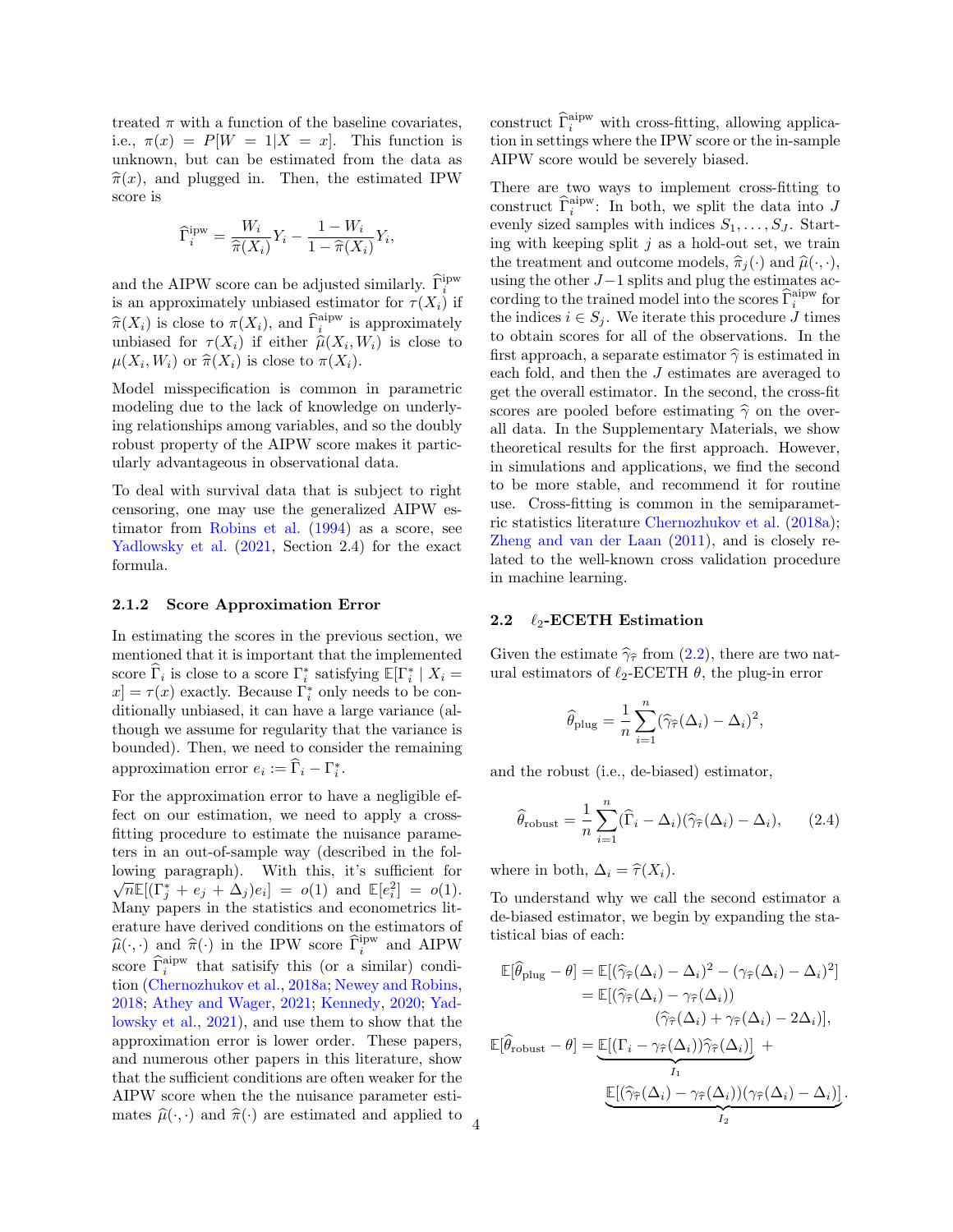Note that if  $\Gamma_i$  is independent of  $\hat{\gamma}_{\hat{\tau}}(\cdot)$ , then  $I_1 = \mathbb{E}[e_i \hat{\gamma}_{\hat{\tau}}(\Lambda_i)] = o(1/\sqrt{n})$  will be postligible under the  $\mathbb{E}[e_i\hat{\gamma}_{\hat{\tau}}(\Delta_i)] = o(1/\sqrt{n})$  will be negligible under the conditions discussed in Section 2.1.2. Then comconditions discussed in Section [2.1.2.](#page-3-0) Then, comparing  $I_2$  to the bias of  $\widehat{\theta}_{\text{plug}}$ , we see that

$$
\mathbb{E}[\hat{\theta}_{\text{plug}} - \theta] = I_2 + \mathbb{E}[(\hat{\gamma}_{\hat{\tau}}(\Delta) - \gamma_{\hat{\tau}}(\Delta))(\hat{\gamma}_{\hat{\tau}}(\Delta) - \Delta)]
$$
  
= 2I\_2 + \mathbb{E}[(\hat{\gamma}\_{\hat{\tau}}(\Delta) - \gamma\_{\hat{\tau}}(\Delta))^2].

The second term above will always be positive, and in practice, usually dominates the error, being large when the bias or variance of  $\hat{\gamma}_{\hat{\tau}}(\cdot)$  is large;  $I_2$  will be large only when  $\hat{\gamma}_{\hat{\tau}}(\cdot)$  is heavily biased.

#### 2.2.1 Leave-one-out Correction

Revisiting the term  $I_1$  in the bias expansion, recall that this term will be negligible if  $\hat{\gamma}_{\hat{\tau}}(\cdot)$  is independent of  $\Gamma_i$ , and the errors  $e_i := \widehat{\Gamma}_i - \Gamma_i^*$  satisfy the conditions discussed in Section [2.1.2.](#page-3-0) However, unless we are careful, the estimate  $\hat{\gamma}_{\hat{\tau}}(\delta_i)$  in [\(2.2\)](#page-2-2) is computed as the mean score in the  $k^{\text{th}}$  bin, in which the average is taken over all the score elements including  $\Gamma_i$ . To guarantee the desired independence, we consider a leave-one-out (LOO) estimator as

$$
\widehat{\gamma}_{\widehat{\tau}}^{-i}(\delta_i) = \frac{1}{|I_k| - 1} \sum_{j \neq i, j \in I_k} \widehat{\Gamma}_j \tag{2.5}
$$

With this estimator, we are able to reduce bias in calibration error estimation as compared to applying the naive estimator  $\hat{\gamma}_{\hat{\tau}}(\delta_i)$  in [\(2.2\)](#page-2-2).

### 2.3 Considerations When Checking Calibration

A common use case of evaluating the calibration error of a predictive model is to ensure that the calibration error is not too large before deploying the model in a real-world setting, which would apply to CATE models that predict heterogeneous treatment effects, as well. Here, we discuss some of the statistical considerations that come up in such validation. These considerations apply broadly to ML models, beyond calibration of CATE models.

While we are interested in checking that the model is well-calibrated, [Yadlowsky et al.](#page-10-0) [\(2019\)](#page-10-0) point out that one does not want to perform a hypothesis test that the model is well-calibrated. Rather, we are interested in showing that it is statistically unlikely that the model has a high calibration error. Therefore, a hypothesis test of  $H_0: \theta \geq \epsilon$ , for some  $\epsilon > 0$ , is most appropriate. By choosing  $\epsilon$  so that a model with  $\ell_2$ -ECETH less than  $\epsilon$  would be practically useful, rejecting this hypothesis would suggest that there is enough evidence to believe that the model is calibrated enough for practical use.

Under the conditions on  $\Gamma_i$  described in Section [2.1.2,](#page-3-0) and other appropriate regularity conditions related to certain bounded variance requirements, the estimator  $\theta_{\text{robust}}$  will be asymptotically linear (shown in the Supplementary Materials). This allows the use of the nonparametric bootstrap to perform inference such as hypothesis testing. In particular, we recommend constructing tests for  $H_0$  using the bootstrap standard errors to construct an appropriate t-test [Efron and Tibshirani](#page-9-22) [\(1994\)](#page-9-22).

### 3 Simulation Study

We compare the performance of the plug-in and robust estimators for calibration errors under a variety of scenarios. For each estimator, we further assess the estimation accuracy and efficiency when different scores in Section [2.1.1](#page-2-3) are applied. In addition, we explore to which extent the proposed estimators are capable of handling high-dimensional covariates. Overall, our simulation results suggest using the robust estimator with an AIPW score to evaluate the calibration error in HTE models. This combination resulted in the best performance and was able to perform well even under high-dimensional settings.

#### 3.1 Simulation Schema

We conducted simulations under both randomized controlled trial (RCT) and observational study settings. For a RCT with a continuous outcome  $Y$ . let  $\gamma_{\hat{\tau}}(\delta)$  be some known function in [\(3.1\)](#page-4-0), and the CATE prediction  $\Delta \sim$  Unif[-1,1]. We generate the counterfactual outcome  $Y(0) = X_1 + \epsilon$ , where  $X_1 \sim N(0, 1)$  and  $\epsilon \sim N(0, 1)$ . Then,  $Y(1) = X_1 + \epsilon + \gamma_{\hat{\tau}}(\delta)$ . The treatment variable  $W \sim Bin(0.5)$ , and the actual outcome  $Y_i =$  $W_iY_i(1) + (1 - W_i)Y_i(0)$ . Thus, our simulated data set  $O = \{Y_i(0), Y_i(1), W_i, X_{1i}, \Delta_i\}_{i=1}^n$ . For the observational setting, we simulate the treatment as logit(W) = 0.3 $X_0$  and the predicted CATE as  $\Delta$  = 0.5 $X_0$ , where  $X_0 \sim N(0, 1)$  and it is a confounder.

To evaluate the performance of our proposed metric for a miscalibrated CATE prediction, we consider

<span id="page-4-0"></span>
$$
\gamma_{\widehat{\tau}}(\delta) = (1 - \alpha)\delta + \alpha \delta^2, \tag{3.1}
$$

where  $\alpha \in [0, 1]$  is a tuning parameter. When  $\alpha = 0$ , the CATE prediction model is well calibrated; when  $\alpha > 0$ , the CATE prediction  $\delta$  overestimates the true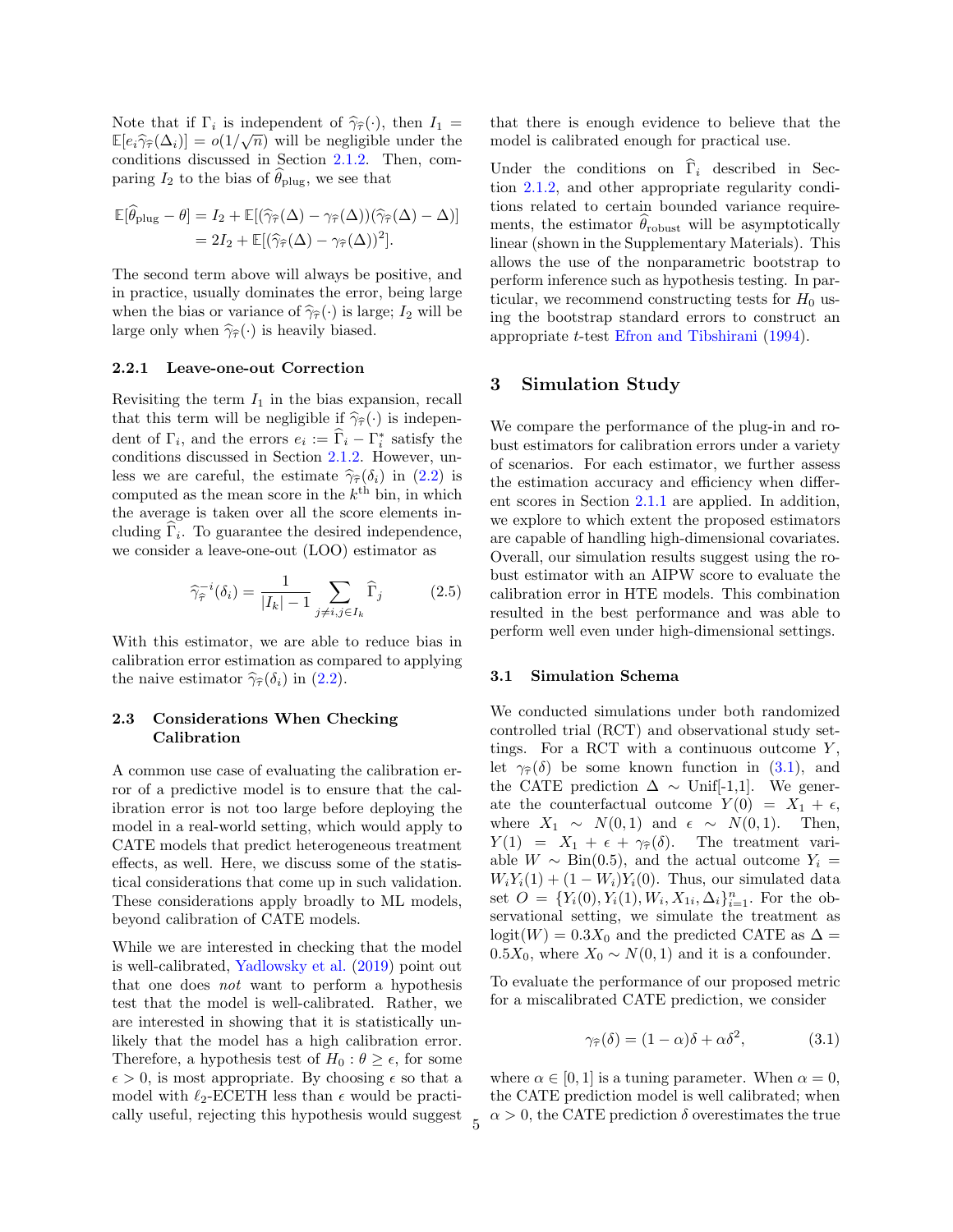CATE. The true calibration error is

$$
\theta = \alpha^2 \int_a^b \delta^2 (1 - \delta)^2 f(\delta) d\delta,
$$

where a and b are the bounds of  $\delta$  and  $f(\delta)$  is the probability density function of  $\delta$ .

We estimate the calibration function using the IPW and AIPW scores from Section [2.1.1](#page-2-3) with varied number of bins that computed using the nearest integer function of the sample size, i.e., nint(20( $N/500$ )<sup>(2/5)</sup>). To understand how robust these estimators are to model misspecification in nuisance parameters, we consider scenarios where both treatment and outcome models are correct versus when the treatment model is misspecified. In RCT settings, we did not estimate any nuisance parameters for the IPW estimator as the treatment probability simply equals the proportion of treated subjects. For the AIPW estimator, we estimate outcome means using a regression forest via the grf R package. In observational settings, we estimate propensity scores using a logistic model in low-dimensional cases.

Furthermore, we explore how well these estimators perform under high-dimensional settings. We generate additional P baseline covariates  $X =$  $(X_1, ..., X_P)^T \sim N(0, \mathbb{1})$ , where  $\mathbb{1}$  is a  $P \times P$  identity matrix. These variables are independent to treatment and outcome. We choose  $P$  to be 1.25%, 2.5%, 5\%, and 10\% of the sample size N to find out the possible dimensions of covariates that these estimators can handle. We estimate the propensity scores using a forest model. To capture the most common sizes of real studies, we consider four sample sizes including 500, 1000, 2000, and 4000. To cover varying levels of miscalibration, we consider three  $\alpha$  values: 0, 0.15, and 0.3. We generate 1000 replicates for each simulation scenario.

To assess the performance of our proposed method under various settings and scenarios, we employ four evaluation metrics: 1) Bias, defined as the mean difference between estimated calibration error and true calibration error, 2) standard error, computed as the standard deviation of the estimated calibration error across 1000 simulation replicates, 3) standardized bias, defined as the ratio of bias to standard error, and 4) mean squared error (MSE), which is the sum of the squared bias and variance. The MSE measure highly depends on sample size as both bias and variance decrease as the sample size gets larger. Although MSE captures both accuracy and variability of an estimator, it does not reflect the relative relationship between them. Standardized bias, on the other hand, measures the number of standard errors above or below the mean bias of zero given a sample size, which is more informative.

#### 3.2 Simulation Results

Figure [1](#page-6-0) shows the performance of the plug-in and robust estimators of calibration errors under a miscalibration level of 0.15. The top and bottom panels correspond to the MSE and standardized bias results, respectively. We see the plug-in estimator (solid lines) resulted in higher MSEs and standardized biases than the robust estimators (dotted lines). Even though both the IPW and AIPW scores are unbiased under the RCT scenarios, the AIPW score resulted in much smaller MSEs due to adopting an outcome model that helps to reduce variance.

The plug-in estimator showed an increasing trend between standardized bias and sample size, which may be explained by the relatively large bias shown in Table [1.](#page-6-1) In contrast, the robust estimator presented slightly decreasing trends under the RCT setting and nearly flat trends under the observational study setting. The increasing trend of the robust IPW misspecified estimator may be due to using incorrect propensity scores. Under this situation, the estimation errors from the Monte Carlo simulation can be dominating and further induce counterintuitive results.

The *Obs* panels in Figure [1](#page-6-0) also show the impact of model misspecification on estimation performance. We see that the estimators using IPW scores produced a higher MSE and standardized bias when the treatment model is misspecified. In contrast, the incorrect propensity scores only slightly influenced AIPW estimators in terms of minor increase on the standardized bias and almost no change on the MSE.

Table [1](#page-6-1) shows the performance of both estimators under three levels of miscalibration on four evaluation metrics. When both nuisance parameters are correctly estimated in the AIPW scores, the robust estimator yielded smaller biases than the plug-in estimator across all scenarios with comparable stability. Similar comparison results for IPW scores can be found in the Supplemental Materials.

Table [2](#page-7-0) shows the estimator performance under observational studies with high-dimensional covariates, in which the dimension of additional predictors (besides  $X_0$  and  $X_1$ ) varies from 50 to 400, and the miscalibration level is 0.15. We see both accuracy <sup>6</sup>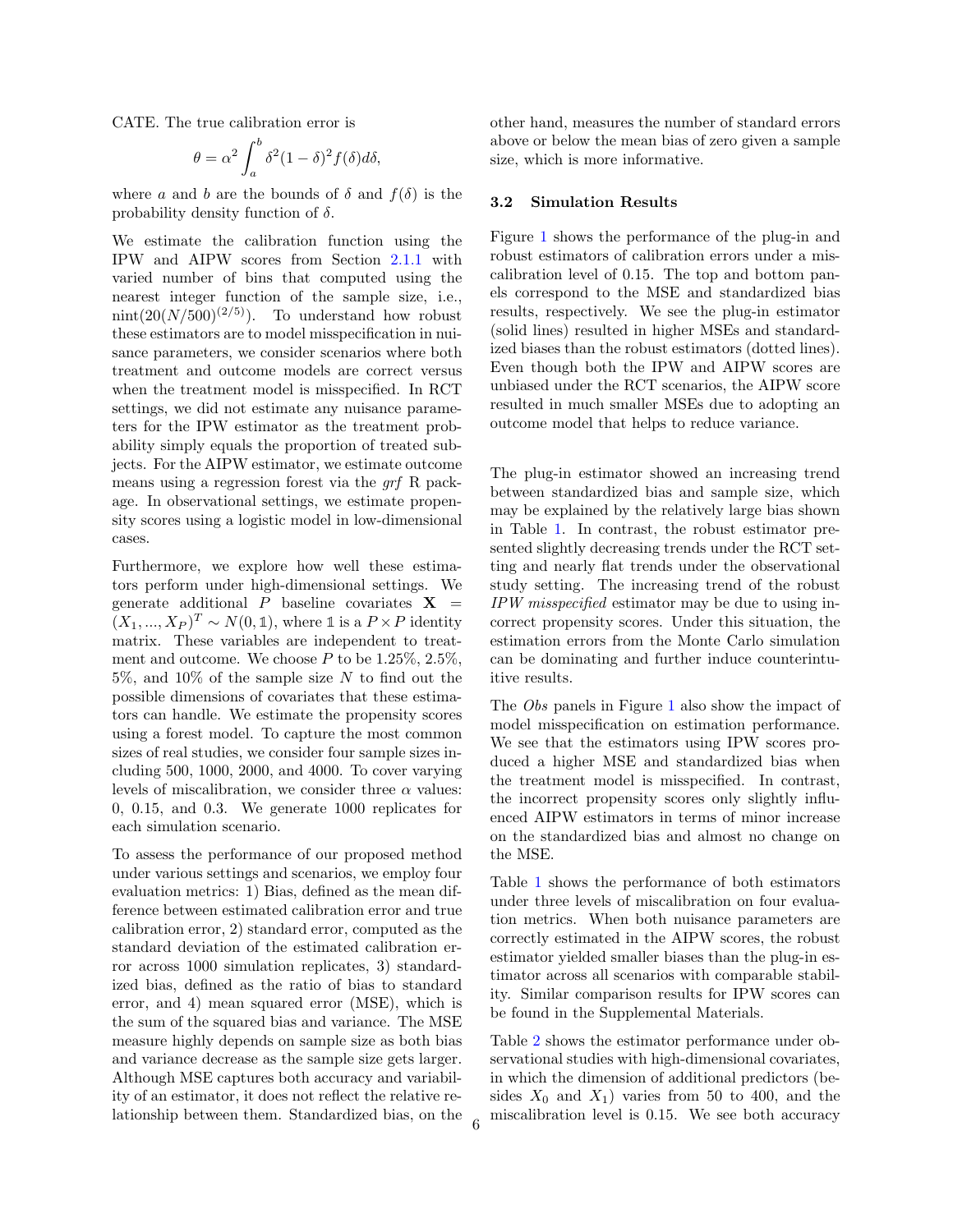<span id="page-6-0"></span>

Estimator - AIPW - AIPW misspecified - IPW - IPW misspecified

Figure 1. Estimation Performance of Different Calibration Error Estimators. The top and bottom panels show results of mean squared error and standardized bias, respectively. The two subpanels within each panel show results under observational study and randomized trial settings, respectively. We consider two estimators (plug-in v.s. robust) and four scores with different types of model specification, where misspecified indicates the treatment model is misspecified; otherwise, both nuisance models are correctly specified. Overall, using the robust estimator with AIPW scores resulted in the best calibration error estimates.

and efficiency dropped as the number of covariates P goes up, but, overall, the robust estimator performed not much worse than in low dimension situations (Table [1\)](#page-6-1). High-dimensional results for other estimators, study settings, and simulation scenarios are included in the Supplemental Materials.

To summarize, the AIPW-based robust ECETH estimator should be used in general for evaluating the calibration error in CATE estimates regardless of the study type and the dimension of covariates.

<span id="page-6-1"></span>Table 1. Performance of the Calibration Error Estimators under Observational Study Settings. The calibration function is estimated using an AIPW estimator with correctly modeled nuisance parameters. Under this setup, the robust estimator (bottom half of the table) outperformed the plug-in estimator (top half of the table) across all scenarios.

| $\alpha$       | N                | <b>Bias</b> | S.E.              | S.bias    | $\operatorname{MSE}$ |
|----------------|------------------|-------------|-------------------|-----------|----------------------|
|                |                  |             | Plug-in estimator |           |                      |
|                | 500              | 0.2234      | 0.0644            | 3.4708    | 0.0541               |
| $\overline{0}$ | 1000             | 0.1329      | 0.0358            | 3.7113    | 0.0189               |
|                | 2000             | 0.0852      | 0.0189            | 4.5133    | 0.0076               |
|                | 4000             | 0.0531      | 0.0114            | 4.6709    | 0.0029               |
|                | 500              | 0.2201      | 0.0655            | 3.3582    | 0.0527               |
| $0.15\,$       | 1000             | 0.1313      | 0.0388            | 3.3831    | 0.0188               |
|                | 2000             | 0.0839      | 0.0207            | 4.0458    | 0.0075               |
|                | 4000             | 0.0521      | 0.0130            | 3.9954    | 0.0029               |
|                | 500              | 0.2171      | 0.0733            | 2.9606    | 0.0525               |
| 0.3            | 1000             | 0.1300      | 0.0463            | 2.8068    | 0.0191               |
|                | 2000             | 0.0825      | 0.0266            | 3.1023    | 0.0075               |
|                | 4000             | 0.0511      | 0.0173            | 2.9518    | 0.0029               |
|                |                  |             | Robust estimator  |           |                      |
|                | 500              | $-0.0094$   | 0.0658            | $-0.1436$ | 0.0044               |
| $\theta$       | 1000             | $-0.0065$   | 0.0359            | $-0.1809$ | 0.0013               |
|                | 2000             | $-0.0020$   | 0.0193            | $-0.1062$ | 0.0004               |
|                | 4000             | $-0.0014$   | 0.0116            | $-0.1230$ | 0.0001               |
|                | $\overline{500}$ | $-0.0103$   | 0.0675            | $-0.1522$ | 0.0047               |
| $0.15\,$       | 1000             | $-0.0066$   | 0.0391            | $-0.1681$ | 0.0016               |
|                | 2000             | $-0.0025$   | 0.0213            | $-0.1159$ | 0.0005               |
|                | 4000             | $-0.0019$   | 0.0132            | $-0.1430$ | 0.0002               |
|                | 500              | $-0.0113$   | 0.0752            | $-0.1507$ | 0.0058               |
| 0.3            | 1000             | $-0.0067$   | 0.0466            | $-0.1446$ | 0.0022               |
|                | 2000             | $-0.0032$   | 0.0271            | $-0.1188$ | 0.0007               |
|                | 4000             | $-0.0024$   | 0.0174            | $-0.1375$ | 0.0003               |
|                |                  |             |                   |           |                      |

## 4 Data Application

In this section, we use the proposed HTE calibration metric to evaluate two CATE models in an applied setting. The CRITEO-UPLIFT1 is a largescale trial where a portion of users are randomly prevented from being targeted by advertising. [Diemert](#page-9-23) [et al.](#page-9-23) [\(2018\)](#page-9-23) compared the performance of two uplift prediction models on this data set and showed that there exists treatment effect heterogeneity among users. CRITEO-UPLIFT1 data set contains the information of over 25M users on treatment, visit and conversion labels, and 12 features. The feature names are masked due to privacy concerns while preserving their ability of prediction. The visit and conversion labels are binary, and positive labels indicate that the user visited/converted on the advertiser website during the test period.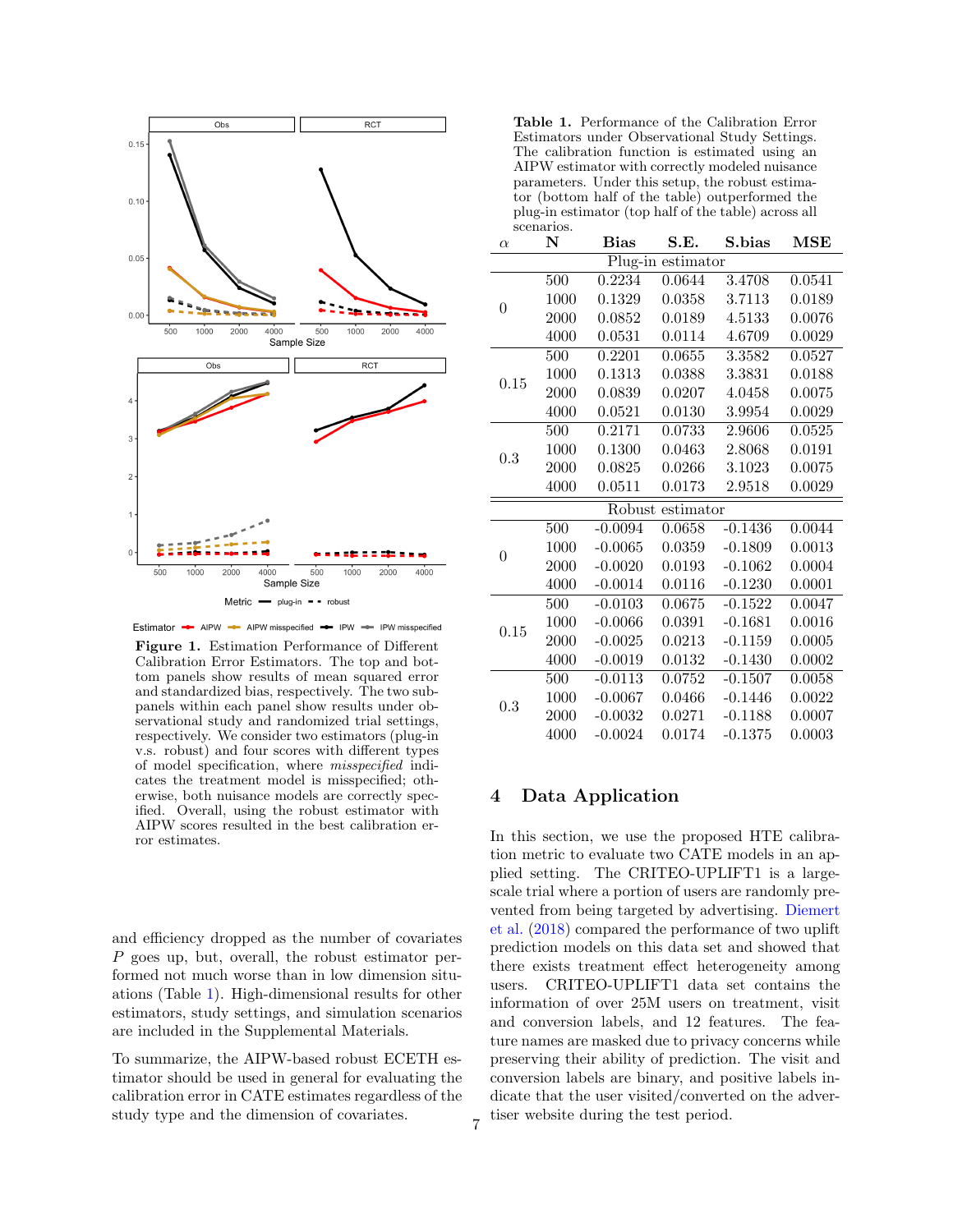<span id="page-7-0"></span>Table 2. Performance of the robust ECETH estimator under the high-dimensional settings. Assuming an observational study setting with a miscalibration level  $\alpha$  of 0.15. An robust estimator with AIPW scores is used where both nuisance parameters are correctly modeled. The robust estimator performed roughly as well as in low dimension situations  $(P = 2)$ .

| N    | P   | <b>Bias</b> | S.E.   | S.bias | MSE    |
|------|-----|-------------|--------|--------|--------|
|      |     |             |        |        |        |
| 500  | 50  | 0.0053      | 0.0702 | 0.0759 | 0.0050 |
| 1000 | 50  | 0.0001      | 0.0366 | 0.0037 | 0.0013 |
|      | 100 | 0.0060      | 0.0412 | 0.1454 | 0.0017 |
|      | 50  | 0.0017      | 0.0228 | 0.0738 | 0.0005 |
| 2000 | 100 | 0.0044      | 0.0232 | 0.1919 | 0.0006 |
|      | 200 | 0.0073      | 0.0257 | 0.2854 | 0.0007 |
|      | 50  | 0.0008      | 0.0134 | 0.0616 | 0.0002 |
|      | 100 | 0.0035      | 0.0136 | 0.2569 | 0.0002 |
| 4000 | 200 | 0.0070      | 0.0150 | 0.4639 | 0.0003 |
|      | 400 | 0.0102      | 0.0166 | 0.6134 | 0.0004 |

### 4.1 Analysis Procedures

We randomly sampled 640,000 users from the full CRITEO-UPLIFT1 data set and randomly selected half of the samples as the training set and the other half as the testing set. We derived two HTE models to estimate the user-level treatment effects, which are defined as the risk difference in conversion rate between users who are prevented and not prevented from being advertised. First, we apply the causal forest method in which tree splits are selected to maximize the heterogeneity in treatment effects between two daughter nodes [\(Athey et al.,](#page-8-8) [2019\)](#page-8-8). We fit a causal forest model with 500 trees, allowing all 12 variables to be randomly selected and tried at each split, and requiring 5000 minimal number of observations in each tree leaf. The second approach we applied is an S-learner of random forest. Specifically, we used all 12 features and the treatment variable to train a single model. Then, we made predictions on the "counterfactual" testing sets where the treatment value is 1 and 0 for all subjects separately. The HTEs are then computed as the difference between the estimated counterfactual outcomes. Both implementations are carried out using the R package grf. Causal forest directly estimates treatment effect heterogeneity and has been shown outperforming other conditional mean modeling approaches such as Slearner. Thus, we expect the causal forest model to have a smaller calibration error than the S-learner model.

To evaluate the  $\ell_2$ -ECETH, we used the topperforming robust estimator  $\theta_{\text{robust}}$ , with the calibration function estimated using the AIPW score in 10 bins. We computed the 95% confidence interval (CI) via bootstrapping (1000 bootstrap resamples), in which the 2.5% and 97.5% percentiles are the lower and upper bounds, respectively. Because the ECETH must be non-negative, but the unbiased estimates and confidence intervals need not be, we truncate any negative values at 0.

### 4.2 Analysis Results

The average treatment effect (ATE) in our study sample is  $1.2 \times 10^{-3}$  (95% CI:  $9 \times 10^{-4}$ ,  $1.4 \times 10^{-3}$ ), which is estimated using the same AIPW score that applied in the ECETH estimator. The ATE estimated by causal forest and S-learner over the test data are  $1.1 \times 10^{-3}$  and  $1.5 \times 10^{-5}$ , respectively. Table [3](#page-7-1) shows that the causal forest and the S-learner random forest resulted in at most root- $\ell_2$ -ECETH random forest resulted in at most root- $\ell_2$ -ECETH<br>of  $\sqrt{8.9 \times 10^{-7}} = 9 \times 10^{-4}$  and  $\sqrt{6.8 \times 10^{-6}} =$  $2.6 \times 10^{-3}$  $2.6 \times 10^{-3}$ , respectively. In addition, Figure 2 shows that causal forest estimated CATE with large variability, but S-learner did not show much ability of estimating the heterogeneity in treatment effects. This is consistent with the result that causal forest model yielded a significantly smaller calibration error than the S-learner random forest model (Table [3\)](#page-7-1).

<span id="page-7-1"></span>Table 3. Calibration Errors of the CATE Models Derived Using CRITEO-UPLIFT Data.

| <b>HTE</b> Model                                    | Estimate    | 95% CI                                                                  |  |  |
|-----------------------------------------------------|-------------|-------------------------------------------------------------------------|--|--|
| Causal forest<br>Random forest $4.2 \times 10^{-6}$ | $^{\prime}$ | $(0, 8.9 \times 10^{-7})$<br>$(2.1 \times 10^{-6}, 6.8 \times 10^{-6})$ |  |  |

### 5 Discussion

We propose a general calibration metric for evaluating heterogeneous treatment effects on continuous, binary, or survival outcomes. Our metric can be applied to both randomized trials or observational studies with high-dimensional covariates. Given a large amount of interest in HTE estimation and many proposals of novel statistical methods, it is crucial to compare available approaches and choose the top-performing one for deployment at clinical sites. Our metric serves exactly this purpose by providing a formal way to estimate the calibration error in HTE estimates. The correct identification of an accurate and efficient HTE model can support better treatment decision making, further achieving ultimate population health outcomes. <sup>8</sup>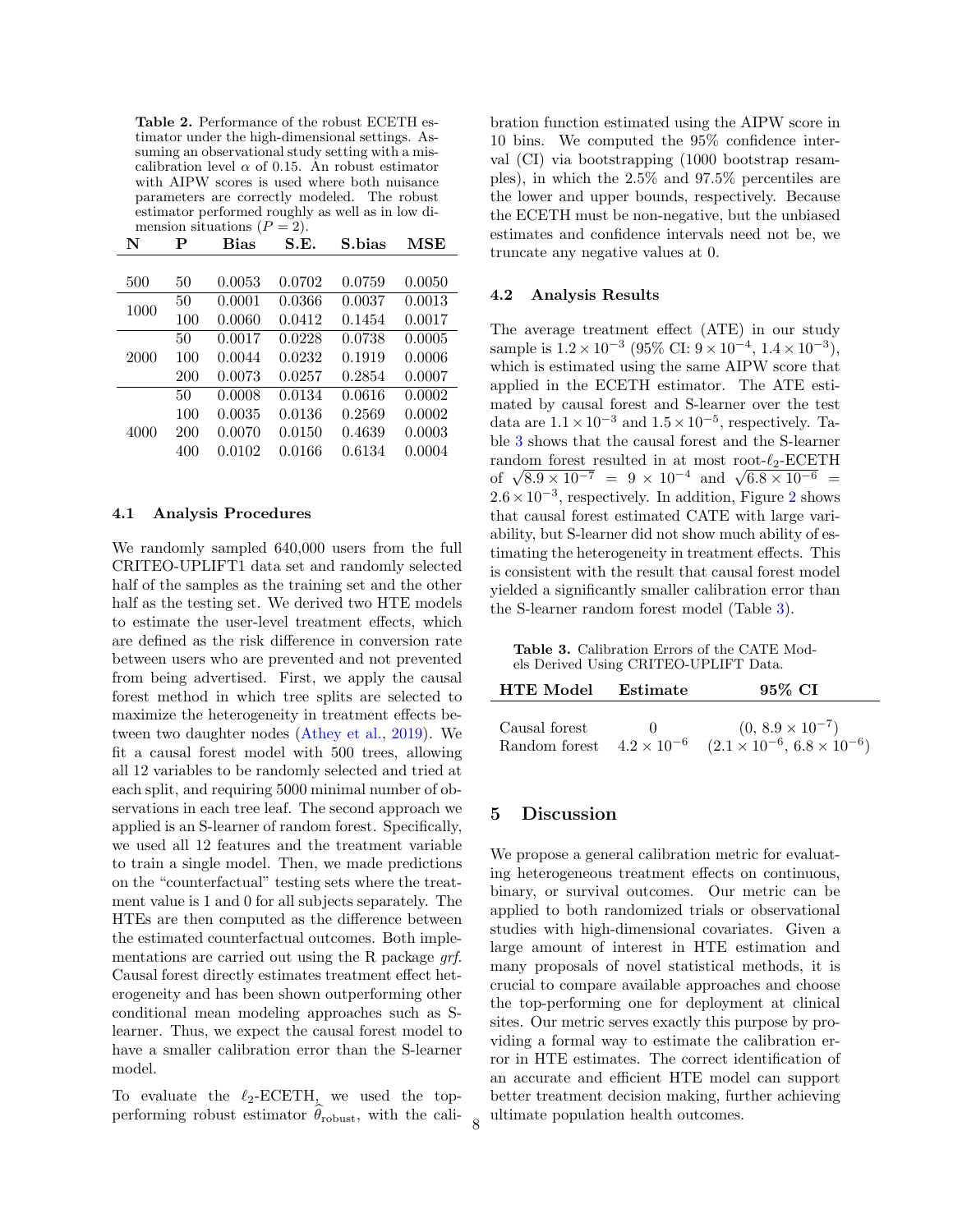<span id="page-8-9"></span>

Figure 2. Calibration Plot between Predicted and Observed CATEs in CRITEO-UPLIFT1. Ten bins are used for computing the calibration function. The red line at 45 degrees indicates perfect calibration. The CATE estimates from causal forest are better calibrated than those from the S-learner of random forest.

There are two potential limitations to our proposed method. In observational studies, the unbiased estimation of the calibration function can only be achieved when there are no unmeasured confounders. Otherwise, the estimated calibration error may be inaccurate. Also, the score are constructed using IPW based estimators that may be unstable with extreme weights, e.g., when the group sizes under treatment arms are very unbalanced or most of the subjects are censored before the time of interest.

As the key to calibration error estimation is to construct unbiased scores for CATE, one may also consider using innovative machine learning methods. For example, with a time-to-event outcome, one could apply the causal survival forest [Cui et al.](#page-9-24) [\(2021\)](#page-9-24) to provide a nonparametric estimation of the calibration functions in terms of the difference in (restricted) mean survival times. Moreover, our metric focuses on evaluating HTE estimates on the absolute risk difference scale, so a natural extension is to define the calibration function on the relative scale, which enables the assessment of HTE estimates such as relative risks or hazard ratios.

### 6 Acknowledgement

This work was partially supported by R01 HL144555 from the National Heart, Lung, and Blood Institute (NHLBI).

#### References

- <span id="page-8-3"></span>Eva Ascarza. Retention futility: Targeting high-risk customers might be ineffective. Journal of Marketing Research, 55(1):80–98, 2018.
- <span id="page-8-8"></span>S Athey, J Tibshirani, and S Wager. Generalized random forests. Ann. Statist., pages 47(2): 1148– 1178, 2019.
- <span id="page-8-0"></span>Susan Athey and Guido Imbens. Recursive partitioning for heterogeneous causal effects. Proceedings of the National Academy of Sciences, 113(27): 7353–7360, 2016.
- <span id="page-8-6"></span>Susan Athey and Stefan Wager. Policy learning with observational data. Econometrica, 89(1):133–161, 2021.
- <span id="page-8-1"></span>S Basu, JB Sussman, J Rigdon, and et al. Benefit and harm of intensive blood pressure treatment: Derivation and validation of risk models using data from the sprint and accord trials. PLoS Med, page 14(10): e1002410, 2017.
- <span id="page-8-2"></span>AP Bress, T Greene, CG Derington, and et al. Patient selection for intensive blood pressure management based on benefit and adverse events. J Am Coll Cardiol., pages 77(16):1977–1990, 2021.
- <span id="page-8-10"></span>Yen-Chi Chen. Lecture notes (stat 535): Lecture 3: Regression: Nonparametric approaches, Autumn 2019. URL [http://faculty.washington.edu/](http://faculty.washington.edu/yenchic/19A_stat535/Lec3_regression.pdf) [yenchic/19A\\_stat535/Lec3\\_regression.pdf](http://faculty.washington.edu/yenchic/19A_stat535/Lec3_regression.pdf).
- <span id="page-8-7"></span>Victor Chernozhukov, Denis Chetverikov, Mert Demirer, Esther Duflo, Christian Hansen, Whitney Newey, and James Robins. Double/debiased machine learning for treatment and structural parameters. The Econometrics Journal, 21(1):C1– C68, 2018a.
- <span id="page-8-5"></span>Victor Chernozhukov, Mert Demirer, Esther Duflo, and Ivan Fernandez-Val. Generic machine learning inference on heterogeneous treatment effects in randomized experiments, with an application to immunization in india. Technical report, National Bureau of Economic Research, 2018b.
- <span id="page-8-4"></span>HA Chipman, EI George, and RE McCulloch. Bart: Bayesian additive regression trees. Ann Appl Stat,  $_{9}$  pages 4(1):266–298, 2010.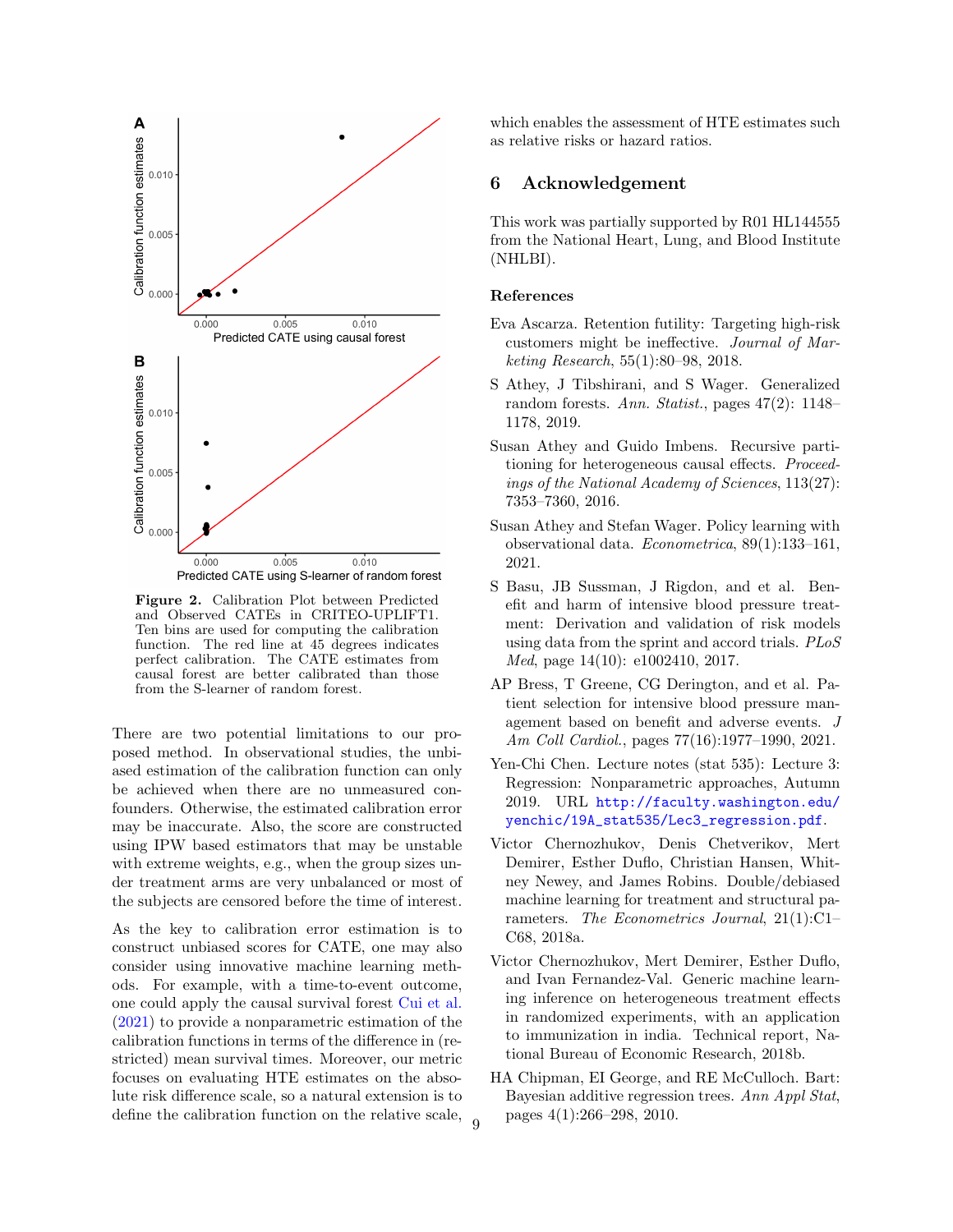- <span id="page-9-6"></span>David R Cox. Two further applications of a model for binary regression. *Biometrika*,  $45(3/4):562-$ 565, 1958.
- <span id="page-9-24"></span>Yifan Cui, Michael R. Kosorok, Erik Sverdrup, Stefan Wager, and et al. Estimating heterogeneous treatment effects with right-censored data via causal survival forests, 2021.
- <span id="page-9-12"></span>Shaw AT Dagogo-Jack I. Tumour heterogeneity and resistance to cancer therapies. Nat Rev Clin On $col, 15(2):81-94, 2018.$
- <span id="page-9-23"></span>Eustache Diemert, Artem Betlei, Christophe Renaudin, and Massih-Reza Amini. A Large Scale Benchmark for Uplift Modeling. In KDD, London, United Kingdom, 2018. doi: 10. 1145/nnnnnnnnnnnnnnnn. URL [https://hal.](https://hal.archives-ouvertes.fr/hal-02515860) [archives-ouvertes.fr/hal-02515860](https://hal.archives-ouvertes.fr/hal-02515860).
- <span id="page-9-25"></span>Kjell Doksum. Lecture notes (stat 709): Lecture 33: U-statistics and their variances, 2008. URL [http://pages.stat.wisc.edu/](http://pages.stat.wisc.edu/~doksum/STAT709/n709-33.pdf) [~doksum/STAT709/n709-33.pdf](http://pages.stat.wisc.edu/~doksum/STAT709/n709-33.pdf).
- <span id="page-9-1"></span>Michael W Dusenberry, Dustin Tran, Edward Choi, Jonas Kemp, Jeremy Nixon, Ghassen Jerfel, Katherine Heller, and Andrew M Dai. Analyzing the role of model uncertainty for electronic health records. In Proceedings of the ACM Conference on Health, Inference, and Learning, pages 204–213, 2020.
- <span id="page-9-22"></span>Bradley Efron and Robert J Tibshirani. An introduction to the bootstrap. CRC press, 1994.
- <span id="page-9-17"></span>JH Friedman. Greedy function approximation: A gradient boosting machine. Ann. Statist., pages 29(5):1189–1232, 2001.
- <span id="page-9-2"></span>Chuan Guo, Geoff Pleiss, Yu Sun, and Kilian Q Weinberger. On calibration of modern neural networks. In International Conference on Machine Learning, pages 1321–1330. PMLR, 2017.
- <span id="page-9-18"></span>Miguel A Hernán and James M Robins. Causal inference: What if, 2020.
- <span id="page-9-11"></span>Edward H Kennedy. Optimal doubly robust estimation of heterogeneous causal effects. arXiv preprint arXiv:2004.14497, 2020.
- <span id="page-9-3"></span>Volodymyr Kuleshov, Nathan Fenner, and Stefano Ermon. Accurate uncertainties for deep learning using calibrated regression. In International Conference on Machine Learning, pages 2796–2804. PMLR, 2018.
- <span id="page-9-0"></span>Mahdi Pakdaman Naeini, Gregory Cooper, and Milos Hauskrecht. Obtaining well calibrated probabilities using bayesian binning. In Twenty-Ninth AAAI Conference on Artificial Intelligence, 2015.
- <span id="page-9-21"></span>Whitney K Newey and James R Robins. Crossfitting and fast remainder rates for semiparametric estimation. arXiv preprint arXiv:1801.09138, 2018.
- <span id="page-9-9"></span>Xinkun Nie and Stefan Wager. Quasi-oracle estimation of heterogeneous treatment effects, 2020.
- <span id="page-9-4"></span>Jeremy Nixon, Michael W Dusenberry, Linchuan Zhang, Ghassen Jerfel, and Dustin Tran. Measuring calibration in deep learning. CVPR Workshops, 2(7), 2019.
- <span id="page-9-14"></span>Nicholas Radcliffe and Patrick Surry. Differential response analysis: Modeling true responses by isolating the effect of a single action. Credit Scoring and Credit Control IV, 1999.
- <span id="page-9-15"></span>Nicholas J Radcliffe. Using control groups to target on predicted lift: Building and assessing uplift models. Direct Marketing Analytics Journal, 1(3): 14–21, 2007.
- <span id="page-9-20"></span>James M Robins, Andrea Rotnitzky, and Lue Ping Zhao. Estimation of regression coefficients when some regressors are not always observed. Journal of the American statistical Association, 89(427): 846–866, 1994.
- <span id="page-9-19"></span>Rebecca Roelofs, Nicholas Cain, Jonathon Shlens, and Michael C Mozer. Mitigating bias in calibration error estimation. arXiv preprint arXiv:2012.08668, 2020.
- <span id="page-9-8"></span>Uri Shalit, Fredrik D Johansson, and David Sontag. Estimating individual treatment effect: generalization bounds and algorithms. In International Conference on Machine Learning, pages 3076– 3085. PMLR, 2017.
- <span id="page-9-10"></span>Claudia Shi, David M Blei, and Victor Veitch. Adapting neural networks for the estimation of treatment effects. arXiv preprint arXiv:1906.02120, 2019.
- <span id="page-9-13"></span>SPRINT Research Group. A randomized trial of intensive versus standard blood-pressure control. N Engl J Med, pages 2103–2106, 2015.
- <span id="page-9-5"></span>Richard J Stevens and Katrina K Poppe. Validation of clinical prediction models: what does the "calibration slope" really measure? Journal of clinical epidemiology, 118:93–99, 2020.
- <span id="page-9-7"></span>Ewout W Steyerberg, Gerard JJM Borsboom, Hans C van Houwelingen, Marinus JC Eijkemans, and J Dik F Habbema. Validation and updating of predictive logistic regression models: a study on sample size and shrinkage. *Statistics in medicine*. 23(16):2567–2586, 2004.
- <span id="page-9-16"></span>Stefan Wager and Susan Athey. Estimation and inference of heterogeneous treatment effects using <sup>10</sup>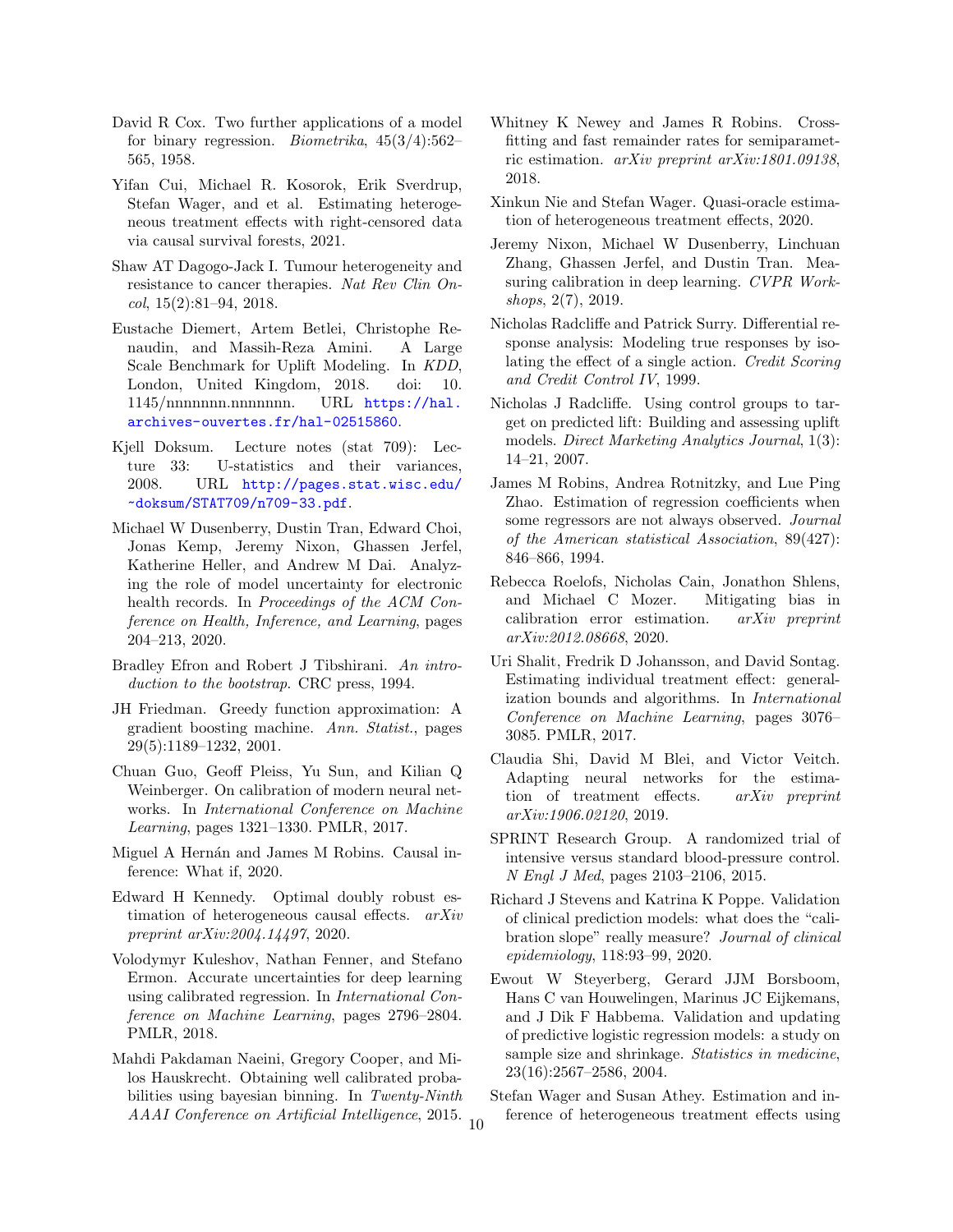random forests. Journal of the American Statistical Association, 113(523):1228–1242, 2018.

- <span id="page-10-0"></span>Steve Yadlowsky, Sanjay Basu, and Lu Tian. A calibration metric for risk scores with survival data. In Machine Learning for Healthcare Conference, pages 424–450. PMLR, 2019.
- <span id="page-10-1"></span>Steve Yadlowsky, Scott Fleming, Nigam Shah, Emma Brunskill, and Stefan Wager. Evaluating treatment prioritization rules via rankweighted average treatment effects. arXiv preprint arXiv:2111.07966, 2021.
- <span id="page-10-2"></span>Wenjing Zheng and Mark J van der Laan. Crossvalidated targeted minimum-loss-based estimation. In Targeted Learning, pages 459–474. Springer, 2011.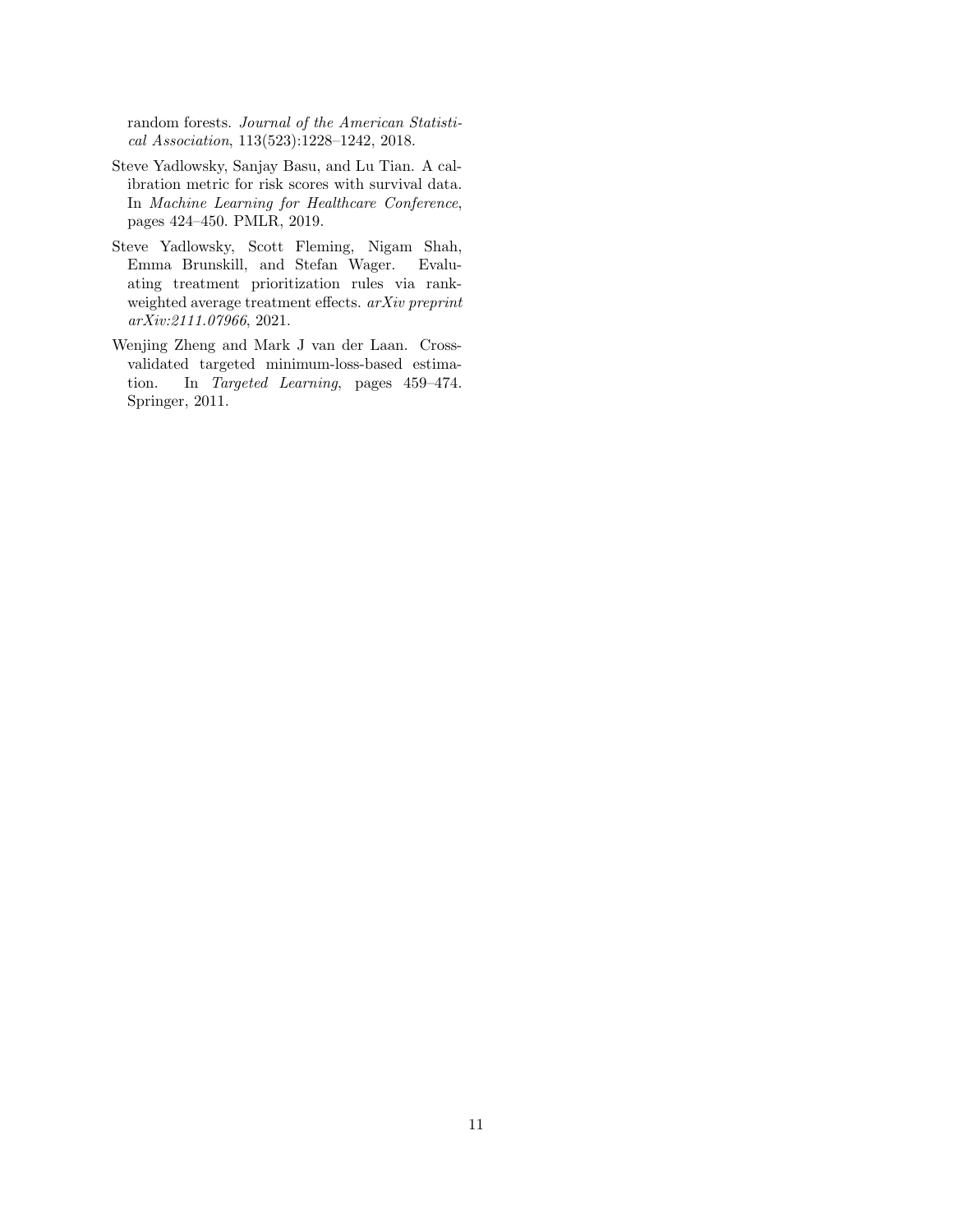# Supplementary Material: Calibration Error for Heterogeneous Treatment Effects

# A PROOFS

#### A.1 Asymptotic Linearity

As mentioned in Section [2.1.1,](#page-2-3) the cross-fitting estimator is the sum of J separate estimators constructed using a sample splitting procedure. To show that this is asymptotically linear, we show that each of the J estimators is asymptotically linear, which implies the result. With an abuse of notation, we will assume that there are n observations in each partition, the first, containing observations  $i = 1, \ldots, n$  denoted by  $D_1$ , and the rest are from a second partition  $D_2$ .

**Theorem 1.** Let  $\gamma_{\hat{\tau}}(\delta)$  be L-Lipschitz, and consider the robust estimator

$$
\widehat{\theta}_{\text{robust}} = \frac{1}{n} \sum_{i=1}^{n} (\widehat{\Gamma}_{i} - \Delta_{i}) (\widehat{\gamma}_{-i}(\Delta_{i}) - \Delta_{i}),
$$

where  $\widehat{\Gamma}_i$  satisfies  $\widehat{\Gamma}_i = \Gamma_i^* + e_i$ , with  $\{\Gamma_i^*\}_{i=1}^n$  i.i.d. and  $\text{Var}(\Gamma_i^* | \Delta_i) < C$  almost everywhere, and  $e_i$ satisfying the conditions given in Section 2.1.2: (a)  $(X_i, \Delta_i, Y_i, W_i, e_i)_{i=1}^n$  are independent given  $D_2$ , and (b)  $\overline{n} \mathbb{E}[(\Gamma_j^* + e_j + \Delta_j)e_i|D_2] = o_P(1)$  and  $\mathbb{E}[e_i^2|D_2] = o_P(1)$ . If  $\Delta_i$  is bounded on  $[-B, B]$  and has a density  $\sqrt{n}\mathbb{E}[(\mathbf{I}_j + e_j + \Delta_j)e_i | D_2] = op(\mathbf{I})$  and  $\mathbb{E}[e_i | D_2] = op(\mathbf{I})$ . If  $\Delta_i$  is bounded on  $[-B, B]$  and has a density  $0 < 1/C \le p_{\Delta}(\delta) \le C < \infty$ , and the number of bins K for fitting  $\hat{\gamma}(\cdot)$  is chosen so that  $\sqrt{n}/K \to$  $K/n \rightarrow 0$ , then

$$
\sqrt{n}(\widehat{\theta}_{\text{robust}} - \theta) = \frac{1}{\sqrt{n}} \sum_{i=1}^{n} \psi(X_i, \Delta_i, Y_i, W_i) + o_P(1),
$$

 $\emph{for some fixed mean-zero influence function $\psi(\cdot)$, $\mathbb{E}[\psi(X_i,\Delta_i,Y_i,W_i)]$ = 0 with bounded variance, $p$-equivariant.}$  $\mathbb{E}[\psi^2(X_i, \Delta_i, Y_i, W_i)] < \infty.$ 

**Proof** First, we will show the result for when  $e_1 = \cdots = e_n = 0$ , so that there is no score approximation error. This comes up when working with a randomized trial and using the IPW score, and also serves as the first step in showing the full result.

In this, we will abuse notation and write  $\hat{\gamma}(\Delta_i)$  in place of  $\hat{\gamma}_{\hat{\tau}, -i}(\Delta_i)$ , implicitly assuming that the estimator leaves out the observation associated with it's argument.

**Step 1:** No score approximation error Consider the following decomposition of  $\sqrt{n}(\hat{\theta}_{\text{robust}} - \theta)$  into two terms,

$$
\frac{1}{\sqrt{n}} \sum_{i=1}^{n} (\Gamma_i^* - \Delta_i)(\widehat{\gamma}(\Delta_i) - \Delta_i) - \theta = \underbrace{\frac{1}{\sqrt{n}} \sum_{i=1}^{n} (\Gamma_i^* - \Delta_i)(\widehat{\gamma}(\Delta_i) - \gamma(\Delta_i))}_{(*)} + \underbrace{\frac{1}{\sqrt{n}} \sum_{i=1}^{n} (\Gamma_i^* - \Delta_i)(\gamma(\Delta_i) - \Delta_i) - \theta}_{(**)}
$$

Term  $(\star \star)$  is already in the form of an unbiased average of mean zero random variables, so we will set it aside for now. Term (∗) we will further decompose into such a component, as well as some lower-order terms. Recall that  $\hat{\gamma}_{\hat{\tau},-i}(\delta)$  is a binned average, written in (2.2), for k such that  $\delta \in R_k$ . With this in mind, we can expand  $(\star)$  as follows:

$$
(\star) = \frac{1}{\sqrt{n}} \sum_{i=1}^{n} (\gamma(\Delta_i) - \Delta_i)(\widehat{\gamma}(\Delta_i) - \gamma(\Delta_i)) + \frac{1}{\sqrt{n}} \sum_{i=1}^{n} (\Gamma_i^* - \gamma(\Delta_i))(\widehat{\gamma}(\Delta_i) - \gamma(\Delta_i))
$$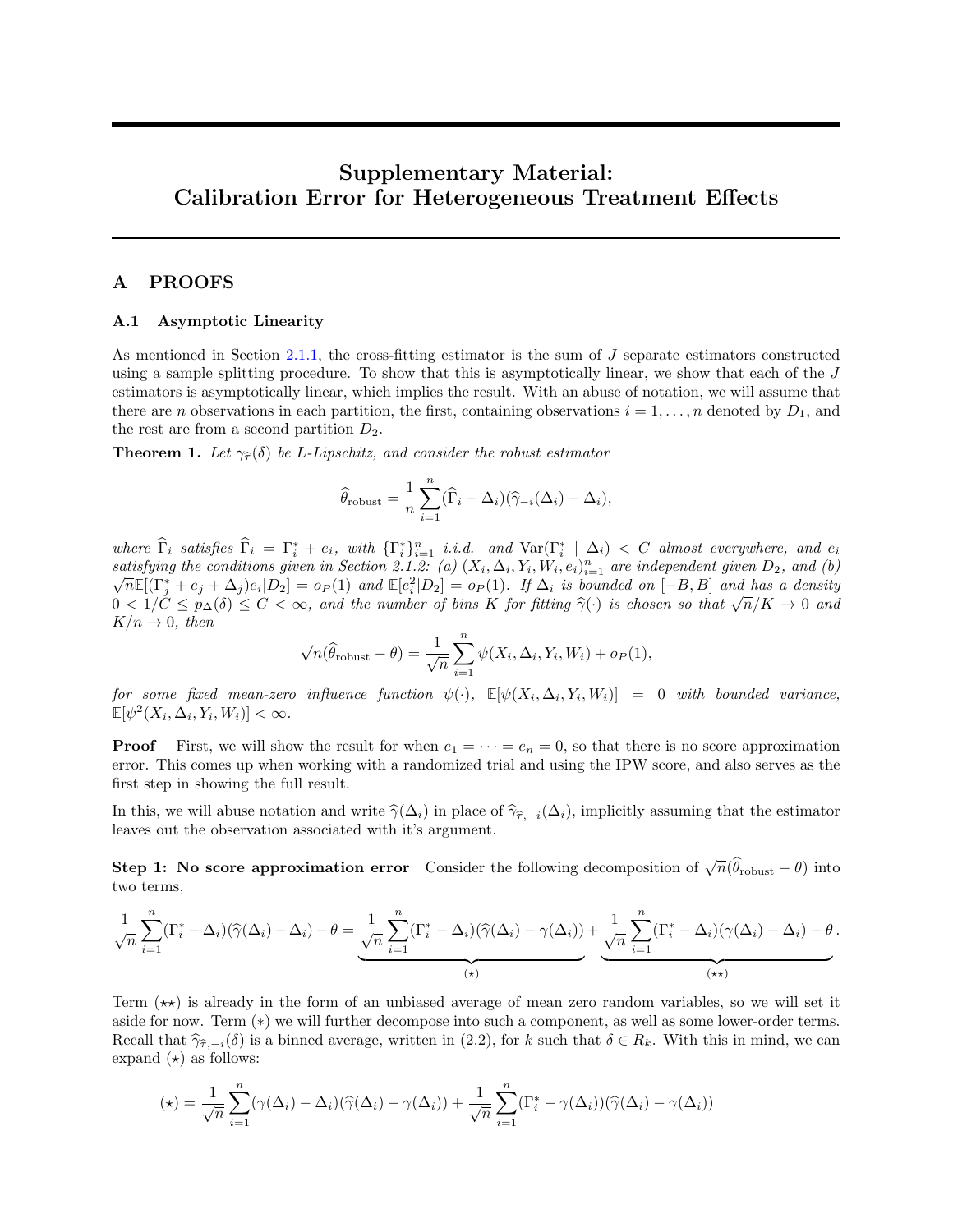$$
= \underbrace{\frac{1}{\sqrt{n}} \sum_{i=1}^{n} (\gamma(\Delta_i) - \Delta_i) \left( \frac{1}{|I_k| - 1} \sum_{\substack{j \in I_k \\ j \neq i}} \Gamma_i^* - \gamma(\Delta_i) \right)}_{(3 \star)} + \underbrace{\frac{1}{\sqrt{n}} \sum_{i=1}^{n} (\Gamma_i^* - \gamma(\Delta_i)) (\widehat{\gamma}(\Delta_i) - \gamma(\Delta_i))}_{(4 \star)}
$$

Notice that the j-th term in a given set  $I_k$  appears in  $(3\star)$  for all other  $i \in I_k$ , so carefully re-ordering the summation gives

$$
(3\star) = \frac{1}{\sqrt{n}} \sum_{i=1}^{n} \Gamma_i^* \left( \frac{1}{|I_k|} \sum_{\substack{j \in I_k \\ i \neq j}} (\gamma(\Delta_j) - \Delta_j) \right) - \frac{1}{\sqrt{n}} \sum_{i=1}^{n} \gamma(\Delta_i) (\gamma(\Delta_i) - \Delta_i)
$$

Adding and subtracting the following term separates this into an error term  $(5\star)$  and influence function component  $(6\star)$ :

$$
= \frac{1}{\sqrt{n}} \sum_{i=1}^{n} \Gamma_{i}^{*} \left( \frac{1}{|I_{k}|} \sum_{\substack{j \in I_{k} \\ i \neq j}} (\gamma(\Delta_{j}) - \Delta_{j}) \right) - \frac{1}{\sqrt{n}} \sum_{i=1}^{n} \gamma(\Delta_{i}) (\gamma(\Delta_{i}) - \Delta_{i})
$$

$$
- \frac{1}{\sqrt{n}} \sum_{i=1}^{n} \Gamma_{i}^{*} (\gamma(\Delta_{i}) - \Delta_{i}) + \frac{1}{\sqrt{n}} \sum_{i=1}^{n} \Gamma_{i}^{*} (\gamma(\Delta_{i}) - \Delta_{i})
$$

$$
= \frac{1}{\sqrt{n}} \sum_{i=1}^{n} \Gamma_{i}^{*} \left( \frac{1}{|I_{k}|} \sum_{\substack{j \in I_{k} \\ i \neq j}} (\gamma(\Delta_{j}) - \Delta_{j}) - \gamma(\Delta_{i}) + \Delta_{i} \right) + \frac{1}{\sqrt{n}} \sum_{i=1}^{n} (\Gamma_{i}^{*} - \gamma(\Delta_{i})) (\gamma(\Delta_{i}) - \Delta_{i}).
$$
(6\*)

Showing that (4∗) and (5∗) converge in probability to 0 will imply that  $\sqrt{n}(\hat{\theta}_{\text{robust}} - \theta) = (\star \star) + (6\star) + o_P(1)$ , completing the result.

Starting with (4\*), notice that this term is mean zero, by applying the tower rule conditioning on  $\Delta_i$ , observing that  $\mathbb{E}[\Gamma_i^* - \gamma(\Delta_i) | \Delta_i] = 0$ , and recalling that  $\hat{\gamma}(\Delta_i)$  is implicitly an estimator leaving out observation *i*, so it is independent of  $\Gamma^*$  conditional on  $\Delta_i$ . Therefore, Chobyshov's inequality im observation *i*, so it is independent of  $\Gamma_i^*$  conditional on  $\Delta_i$ . Therefore, Chebyshev's inequality implies that for any  $\epsilon > 0$ 

$$
P\left(\left|\frac{1}{\sqrt{n}}\sum_{i=1}^n(\Gamma_i^*-\gamma(\Delta_i))(\widehat{\gamma}(\Delta_i)-\gamma(\Delta_i))\right|>\epsilon\right)\leq \frac{\text{Var}\left(\frac{1}{\sqrt{n}}\sum_{i=1}^n(\Gamma_i^*-\gamma(\Delta_i))(\widehat{\gamma}(\Delta_i)-\gamma(\Delta_i))\right)}{\epsilon^2}
$$

Letting  $\bar{\gamma}(\delta) = \mathbb{E}[\hat{\gamma}(\delta)] = \mathbb{E}[\Gamma_i^* \mid \Delta_i \in R_k]$ , for k such that  $\delta \in R_k$ , notice that

$$
\operatorname{Var}\left(\frac{1}{\sqrt{n}}\sum_{i=1}^{n}(\Gamma_{i}^{*}-\gamma(\Delta_{i}))(\widehat{\gamma}(\Delta_{i})-\gamma(\Delta_{i}))\right)\leq 2\operatorname{Var}\left(\frac{1}{\sqrt{n}}\sum_{i=1}^{n}(\Gamma_{i}^{*}-\gamma(\Delta_{i}))(\bar{\gamma}(\Delta_{i})-\gamma(\Delta_{i}))\right) + 2\operatorname{Var}\left(\frac{1}{\sqrt{n}}\sum_{i=1}^{n}(\Gamma_{i}^{*}-\gamma(\Delta_{i}))(\widehat{\gamma}(\Delta_{i})-\bar{\gamma}(\Delta_{i}))\right).
$$

The first variance is bounded by  $C\|\bar{\gamma}(\cdot) - \gamma(\cdot)\|_{2,P}^2$ , where  $\|\cdot\|_{2,P}^2$  is the mean integrated squared error (MISE) of the argument under measure P. Using standard results for the MISE of the binned estimator [\(Chen,](#page-8-10) [2019\)](#page-8-10), we know that  $\|\bar{\gamma}(\cdot) - \gamma(\cdot)\|_{2,P}^2 = O(1/K^2 + K/n)$ . The second is more subtle, but can be shown using results from U-statistics. Re-writing the sum over  $i = 1, ..., n$  as  $\sum_{k=1}^{K} \sum_{i \in I_k}$ , notice that within each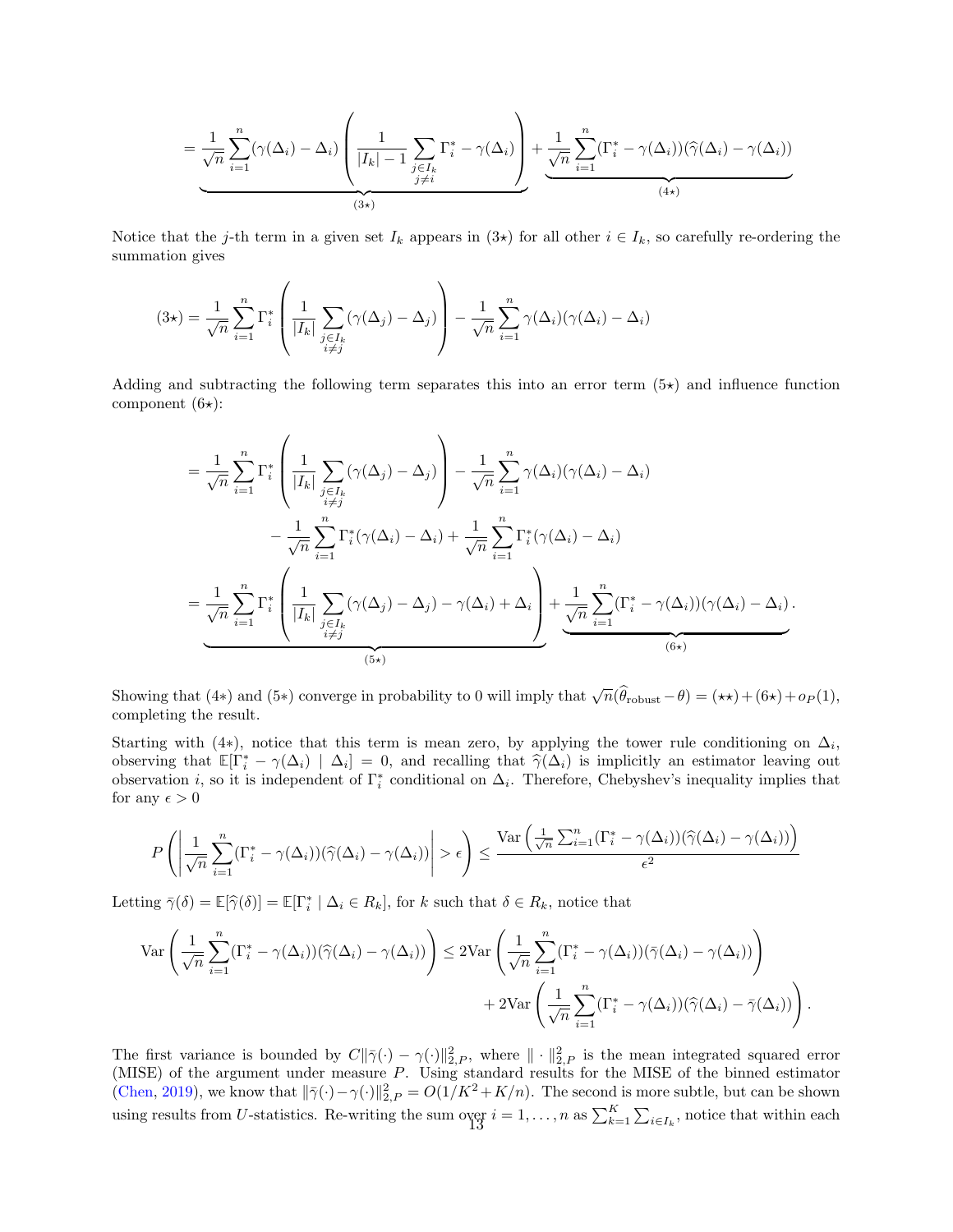k, we have (nearly) a U-statistic with  $|I_k|$  observations,

$$
\frac{1}{\sqrt{n}}\sum_{i=1}^n(\Gamma_i^*-\gamma(\Delta_i))(\widehat{\gamma}(\Delta_i)-\bar{\gamma}(\Delta_i))=\frac{1}{\sqrt{n}}\sum_{k=1}^K|I_k|\frac{1}{(|I_k|-1)|I_k|}\sum_{i\in I_k}\sum_{\substack{j\in I_k\\j\neq i}}(\Gamma_i^*-\gamma(\Delta_i))(\Gamma_j^*-\mathbb{E}[\Gamma_i^* \mid \Delta_i\in R_k]).
$$

Using standard results for U-statistics [\(Doksum,](#page-9-25) [2008\)](#page-9-25), the term  $\frac{1}{(|I_k|-1)|I_k|} \sum_{i\in I_k} \sum_{j\in I_k} (\Gamma_i^* - \gamma(\Delta_i))(\Gamma_j^* \mathbb{E}[\Gamma_i^* | \Delta_i \in R_k]$  has variance bounded by  $C/((|I_k| - 1)|I_k|)$ . Each of these K terms are independent, and so overall, we have

$$
\operatorname{Var}\left(\frac{1}{\sqrt{n}}\sum_{k=1}^K|I_k|\frac{1}{(|I_k|-1)|I_k|}\sum_{\substack{i\in I_k}}\sum_{\substack{j\in I_k\\j\neq i}}(\Gamma_i^*-\gamma(\Delta_i))(\Gamma_j^*-\mathbb{E}[\Gamma_i^* \mid \Delta_i\in R_k])\right)\leq \frac{K}{n}C.
$$

By assumption,  $K/n \to 0$ . Therefore, altogether, we have

 $\overline{ }$ 

$$
P\left(\left|\frac{1}{\sqrt{n}}\sum_{i=1}^n (\Gamma_i^* - \gamma(\Delta_i))(\widehat{\gamma}(\Delta_i) - \gamma(\Delta_i))\right| > \epsilon\right) \le \frac{CK/n + C(1/K^2 + K/n)}{\epsilon^2} \to 0.
$$

Showing that  $(5\star) \stackrel{p}{\to} 0$  has 3 parts. Two of them are like what we did for  $(4\star)$ . Splitting this term into parts,

$$
(5\star) = \frac{1}{\sqrt{n}} \sum_{i=1}^{n} (\Gamma_i^* - \gamma(\Delta_i) \left( \frac{1}{|I_k|} \sum_{\substack{j \in I_k \\ i \neq j}} (\gamma(\Delta_j) - \Delta_j) - \gamma(\Delta_i) + \Delta_i \right) + \frac{1}{\sqrt{n}} \sum_{i=1}^{n} \gamma(\Delta_i) \left( \frac{1}{|I_k|} \sum_{\substack{j \in I_k \\ i \neq j}} (\gamma(\Delta_j) - \Delta_j) - \gamma(\Delta_i) + \Delta_i \right).
$$

The first term is mean 0 and variance bounded by  $C\|\hat{\gamma}(\Delta_i) - \gamma(\Delta_i)\|_{2,P}^2 \to 0$ , so by Chebyshev's inequality,<br>it is asymptotically nogligible. For the second term, we must decompose it again into a bias component and it is asymptotically negligible. For the second term, we must decompose it again into a bias component and a variance component.

$$
\frac{1}{\sqrt{n}} \sum_{i=1}^{n} \gamma(\Delta_i) \left( \frac{1}{|I_k|} \sum_{\substack{j \in I_k \\ i \neq j}} (\gamma(\Delta_j) - \Delta_j) - \gamma(\Delta_i) + \Delta_i \right)
$$
\n
$$
= \frac{1}{\sqrt{n}} \sum_{i=1}^{n} \gamma(\Delta_i) \left( \mathbb{E}[\gamma(\Delta) - \Delta \mid \Delta \in R_k] - \gamma(\Delta_i) + \Delta_i \right)
$$
\n
$$
+ \frac{1}{\sqrt{n}} \sum_{k=1}^{K} \sum_{i \in I_k} \gamma(\Delta_i) \left( \frac{1}{|I_k|} \sum_{\substack{j \in I_k \\ i \neq j}} (\gamma(\Delta_j) - \Delta_j) - \mathbb{E}[\gamma(\Delta) - \Delta \mid \Delta \in R_k] \right)
$$

By Cauchy-Schwarz,

$$
\frac{1}{\sqrt{n}} \sum_{i=1}^{n} \gamma(\Delta_i) \left( \mathbb{E}[\gamma(\Delta) - \Delta \mid \Delta \in R_k] - \gamma(\Delta_i) + \Delta_i \right)
$$
  

$$
\leq \sqrt{\left( \frac{1}{n} \sum_{i=1}^{n} \gamma^2(\Delta_i) \right) \left( \frac{n}{n} \sum_{k=1}^{K} \sum_{i \in I_k} \left( \mathbb{E}[\gamma(\Delta) - \Delta \mid \Delta \in R_k] - \gamma(\Delta_i) + \Delta_i)^2 \right) \right)}
$$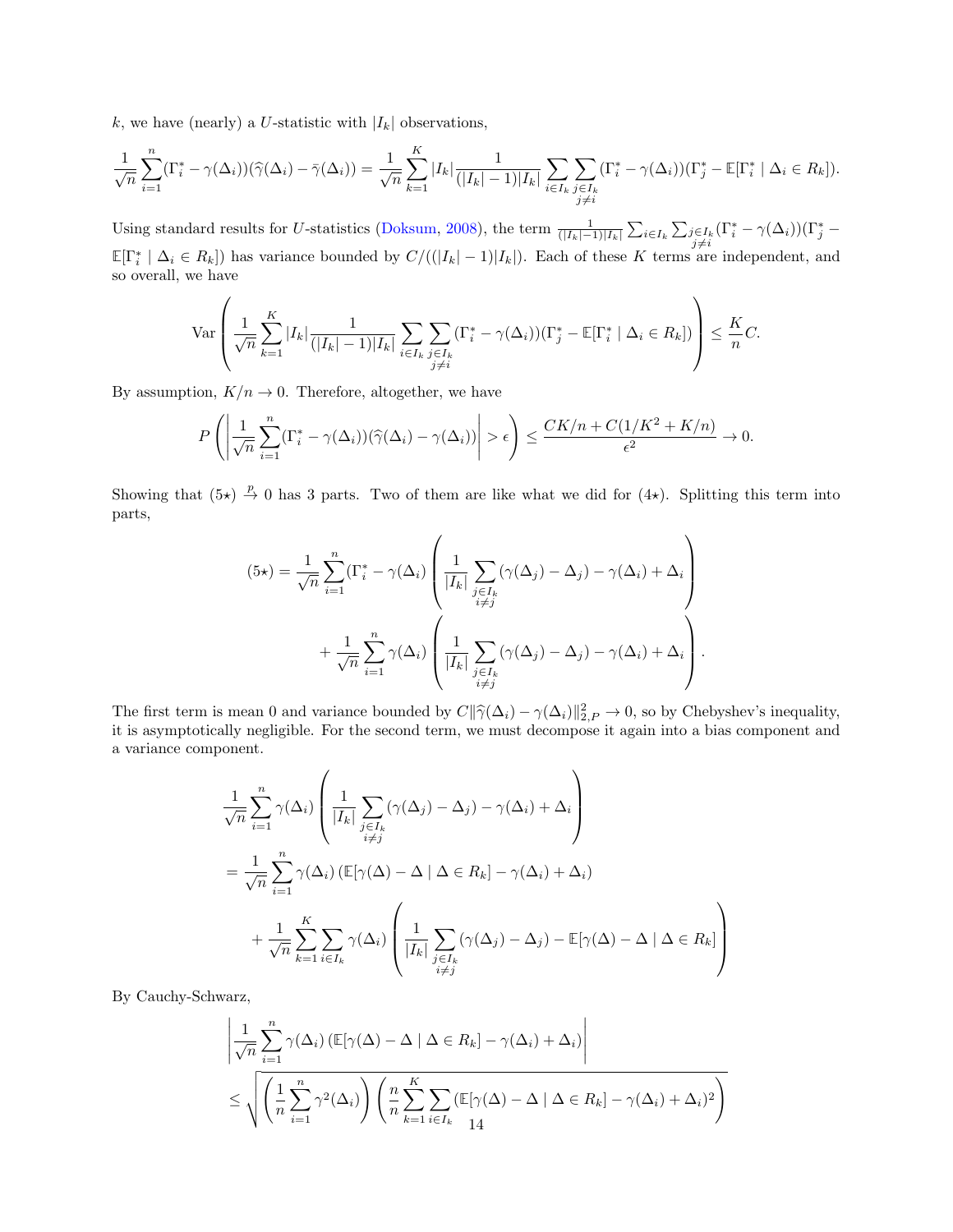and because  $\delta \mapsto \gamma(\delta) + \delta$  is  $L + 1$ -Lipschitz,

$$
\leq \sqrt{\left(\frac{1}{n}\sum_{i=1}^n \gamma^2(\Delta_i)\right)\left(\frac{n}{n}\sum_{k=1}^K\sum_{i\in I_k}|R_k|^2(L+1)^2\right)}.
$$

Noting that by the construction of the binning estimator, and the fact that the distribution of  $\Delta_i$  was assumed to be equivalent (up to a scale factor) to the uniform distribution,  $\exists c > 0$  and a random variable S such that  $S \sim \text{Beta}(n/K, n - n/K + 1)$  and  $cS < |R_k| < S/c$ , almost surely. Therefore,  $n \mathbb{E}[|R_k|^2] \le n/(cK^2) \to 0$ (because we assumed  $n/K^2 \to 0$ ), and so by Markov's inequality, this term is  $o_P(1)$ .

Finally, using a similar U-statistic argument as above, the final remaining term is unbiased and has variance bounded by  $CK/n$ , so by Chebyshev's inequality it is asymptotically negligible.

Step 2: Addressing score approximation error The approximation error term is

$$
\frac{1}{\sqrt{n}}\sum_{i=1}^n e_i\left(\frac{1}{|I_k|-1}\sum_{\substack{j\in I_k\\i\neq j}}\Gamma_j^* + e_j - \Delta_i\right) + \frac{1}{\sqrt{n}}\sum_{i=1}^n\left(\Gamma_i^* - \Delta_i\right)\left(\frac{1}{|I_k|-1}\sum_{\substack{j\in I_k\\i\neq j}}e_j\right).
$$

Noting that due to the symmetry of the binning estimator, these two terms are substantially equivalent, we show here only that the first term is asymptotically negligible.

To this end, expand

$$
\frac{1}{\sqrt{n}} \sum_{i=1}^{n} e_i \left( \frac{1}{|I_k| - 1} \sum_{\substack{j \in I_k \\ i \neq j}} \Gamma_j^* + e_j - \Delta_i \right) = \frac{1}{\sqrt{n}} \sum_{i=1}^{n} e_i \left( \frac{1}{|I_k| - 1} \sum_{\substack{j \in I_k \\ i \neq j}} \Gamma_j^* - \mathbb{E}[\Gamma_j^* \mid \Delta_j \in R_k] \right) + \frac{1}{\sqrt{n}} \sum_{i=1}^{n} e_i \left( \mathbb{E}[\Gamma_j^* \mid \Delta_j \in R_k] - \Delta_i \right) + \frac{1}{\sqrt{n}} \sum_{i=1}^{n} \frac{1}{|I_k| - 1} \sum_{\substack{j \in I_k \\ i \neq j}} e_i e_j
$$

The first term is mean 0, and has variance bounded by  $\mathbb{E}[C/n \sum_{i=1}^{n} e_i^2/|I_k| | D_2] \stackrel{p}{\to} 0$ , so by Chebyshev's inequality it is lower order. The bias of the second term is lower order, because

$$
\mathbb{E}\left[\frac{\sqrt{n}}{n}\sum_{i=1}^{n}e_i(\mathbb{E}[\Gamma_i^* \mid \Delta_i \in R_k] - \Delta_i) \mid D_2\right] \leq |\sqrt{n}\mathbb{E}\left[e_i(\tau(X_i) - \Delta_i) \mid D_2\right]| + |\sqrt{n}\mathbb{E}\left[e_i2L|R_K| \mid D_2\right]| \stackrel{p}{\to} 0
$$

by assumption. The variance is lower order because conditional on  $D_2$ , the errors are independent, so

$$
\mathbb{E}\left[\left(\frac{1}{\sqrt{n}}\sum_{i=1}^{n}e_{i}(\mathbb{E}[\Gamma_{i}^{*} \mid \Delta_{i} \in R_{k}] - \Delta_{i})\right)^{2}\right] = \frac{1}{n}\sum_{i=1}^{n}\mathbb{E}\left[e_{i}^{2}(\mathbb{E}[\Gamma_{i}^{*} \mid \Delta_{i} \in R_{k}] - \Delta_{i})^{2} \mid D_{2}\right] + \frac{1}{n}\sum_{i\neq j}\mathbb{E}\left[e_{i}(\mathbb{E}[\Gamma_{i}^{*} \mid \Delta_{i} \in R_{k}] - \Delta_{i}) \mid D_{2}\right].
$$

$$
\mathbb{E}\left[e_{i}(\mathbb{E}[\Gamma_{i}^{*} \mid \Delta_{i} \in R_{k}] - \Delta_{i}) \mid D_{2}\right]
$$

$$
\leq o_{P}(1) + \frac{1}{n^{2}}\sum_{i\neq j}\sqrt{n}\mathbb{E}\left[e_{i}(\mathbb{E}[\Gamma_{i}^{*} \mid \Delta_{i} \in R_{k}] - \Delta_{i}) \mid D_{2}\right].
$$

$$
\sqrt{n}\mathbb{E}\left[e_{i}(\mathbb{E}[\Gamma_{i}^{*} \mid \Delta_{i} \in R_{k}] - \Delta_{i}) \mid D_{2}\right].
$$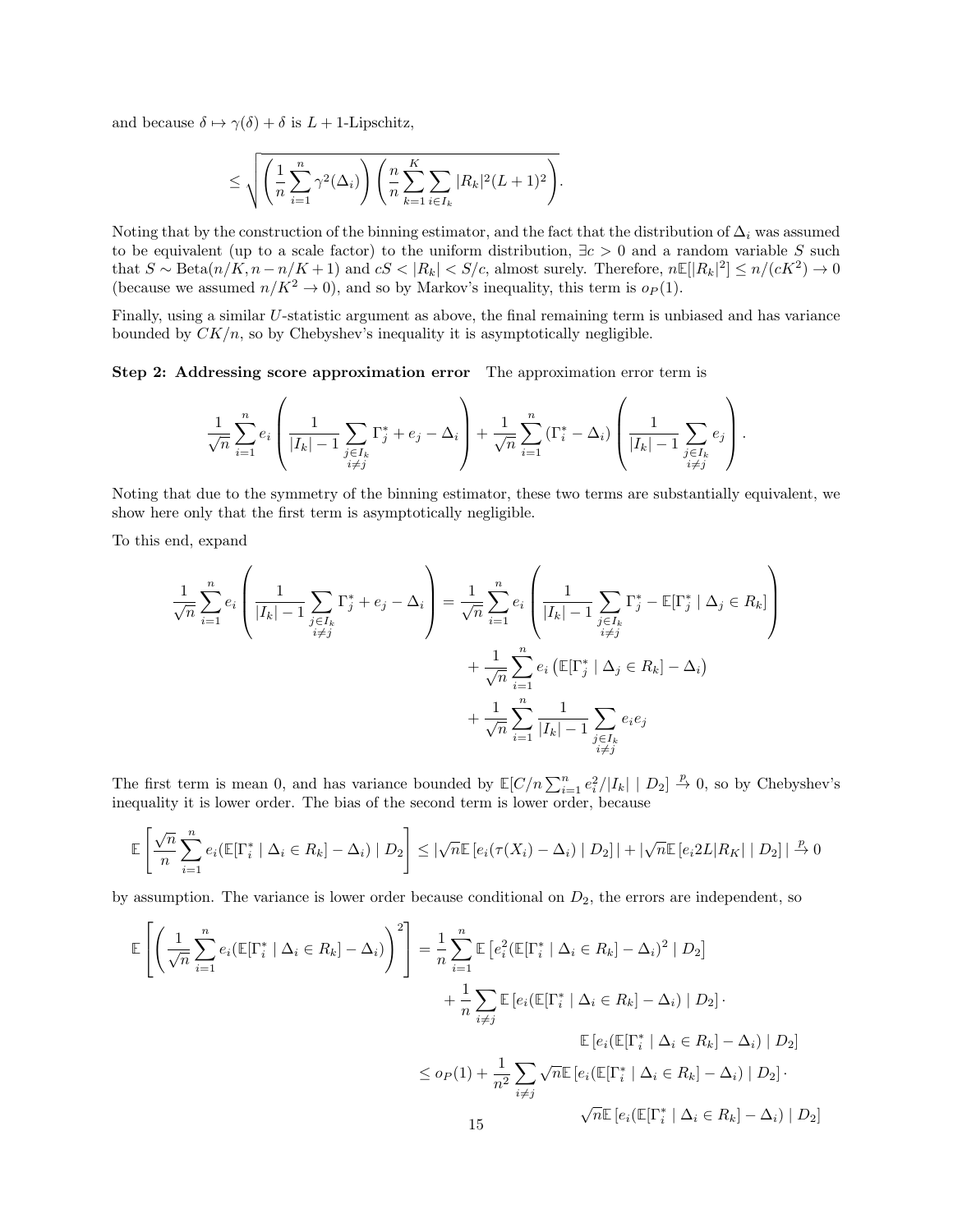$$
\leq o_P(1) + \left(\frac{1}{n}\sum_{i=1}^n \sqrt{n} \mathbb{E}\left[e_i(\mathbb{E}[\Gamma_i^* \mid \Delta_i \in R_k] - \Delta_i) \mid D_2\right]\right)^2
$$
  
=  $o_P(1)$ ,

as before. The final term follows from yet another application of Chebyshev's inequality, noticing that only the terms within one bin have nonzero cross terms, and applying the same analysis as above within each bin.  $\Box$ 

### A.2 APPROXIMATION ERROR

Here, we describe how to meet the needed approximation error terms of the asymptotic linearity result above using cross-fitting and the AIPW estimator. When performing cross-fitting, we split the data into two independent and identically distributed pieces,  $D_1$  and  $D_2$ , and use  $D_2$  to fit the propensity score estimator  $\hat{\pi}(\cdot)$  and outcome model  $\hat{\mu}(\cdot, \cdot)$ . Then, we apply the estimated nuisance parameters to the estimator the  $D_1$ . This can be repeated in reverse to use the full sample size for the estimator, but still maintain the independence of the nuisance components.

With this in mind, we will check the approximation error conditions conditional on  $D_2$ , so that we can treat  $\hat{\pi}(\cdot)$  and  $\hat{\mu}(\cdot, \cdot)$  as fixed, and then assume that when trained on  $D_2$ , they achieve certain necessary estimation error properties with high probability.

The AIPW estimation error can be written as follows:

$$
\widehat{\mu}(X_i,1) - \mu(X_i,1) - \widehat{\mu}(X_i,0) + \mu(X_i,0) + \frac{W_i - \widehat{\pi}(X_i)}{\widehat{\pi}(X_i)(1-\widehat{\pi}(X_i))} (Y_i - \widehat{\mu}(X_i,W_i)) - \frac{W_i - \pi(X_i)}{\pi(X_i)(1-\pi(X_i))} (Y_i - \mu(X_i,W_i)).
$$

We will focus only on the term

$$
e_i := \widehat{\mu}(X_i, 1) - \mu(X_i, 1) + \frac{W_i}{\widehat{\pi}(X_i)}(Y_i - \widehat{\mu}(X_i, 1)) - \frac{W_i}{\pi(X_i)}(Y_i - \mu(X_i, 1)),
$$

as the term for  $\mathbb{E}[Y(0) | X = x]$  is identical. Notice that

$$
\mathbb{E}[e_i | X_i] = \widehat{\mu}(X_i, 1) - \mu(X_i, 1) + \frac{\pi(X_i)}{\widehat{\pi}(X_i)}(\mu(X_i, 1) - \widehat{\mu}(X_i, 1)) = \left(\frac{\widehat{\pi}(X_i) - \pi(X_i)}{\widehat{\pi}(X_i)}\right)(\mu(X_i, 1) - \widehat{\mu}(X_i, 1)).
$$

As long as  $0 < \epsilon \leq \hat{\pi}(X_i) \leq 1 - \epsilon$ , then

$$
\sqrt{n}\mathbb{E}[e_i(\Gamma_i^*+\Delta_i)] \leq \frac{C}{\epsilon}\sqrt{n}\|\widehat{\pi}(\cdot)-\pi(\cdot)\|_{2q,P}\|(\mu(\cdot,1)-\widehat{\mu}(\cdot,1)\|_{2p,P},
$$

where  $1/q + 1/p = 1$ . This can be achieved as long as  $\hat{\pi}$  and  $\hat{\mu}$  can be estimated at  $n^{-1/4}$  rates, as is standard in comparemetric statistics (Charachylev et al. 2018a) in semiparametric statistics [\(Chernozhukov et al.,](#page-8-7) [2018a\)](#page-8-7).

Similarly,

$$
\mathbb{E}[e_i^2 | X_i] \le 2(\widehat{\mu}(X_i, 1) - \mu(X_i, 1))^2 + 4W_i \left( \left( \frac{1}{\widehat{\pi}(X_i)} - \frac{1}{\pi(X_i)} \right)^2 Y_i^2 + \left( \frac{\mu(X_i, 1)}{\pi(X_i)} - \frac{\widehat{\mu}(X_i, 1)}{\widehat{\pi}(X_i)} \right)^2 \right),
$$

which if  $\|\hat{\mu}(\cdot, 1) - \mu(\cdot, 1)\|_2 \to 0$  and  $\|\hat{\pi}(\cdot) - \pi(\cdot)\|_2 \to 0$ , then  $E[e_i^2] = o(1)$ .

# B ADDITIONAL EXPERIMENTS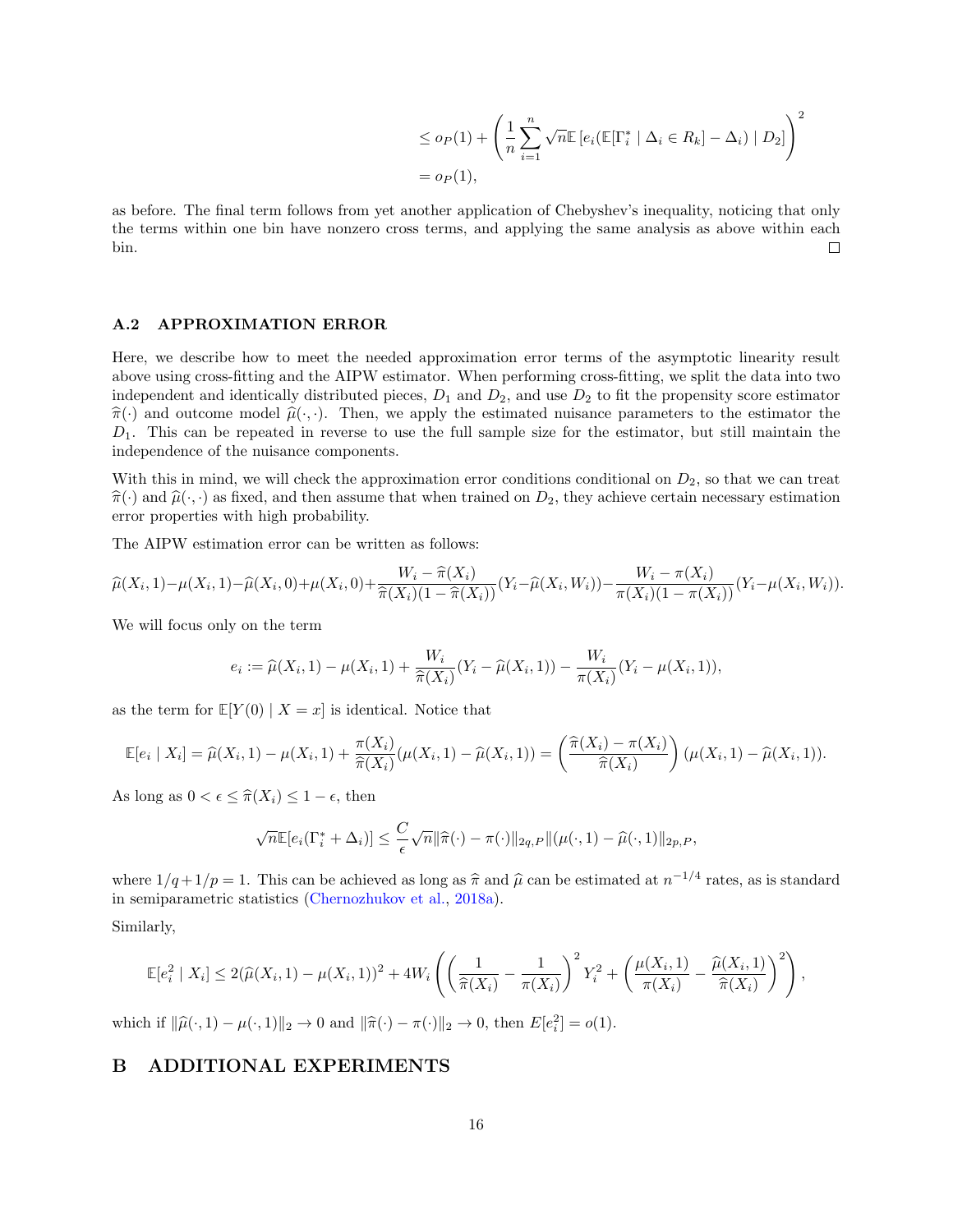Table 4. Performance of the Calibration Error Estimators under Observational Study Settings. The calibration function is estimated using an AIPW score with incorrectly specified propensity scores. Under this setup, the robust estimator (bottom half of the table) outperformed the plug-in estimator (top half of the table) across all scenarios.

| $\alpha$       | N    | S.E.<br>Bias |                   | S.bias    | $\operatorname{MSE}$ |
|----------------|------|--------------|-------------------|-----------|----------------------|
|                |      |              | Plug-in estimator |           |                      |
|                | 500  | 0.2121       | 0.0609            | 3.4843    | 0.0487               |
| $\overline{0}$ | 1000 | 0.1288       | 0.0348            | 3.6988    | 0.0178               |
|                | 2000 | 0.0831       | 0.0191            | 4.3638    | 0.0073               |
|                | 4000 | 0.0525       | 0.0103            | 5.0789    | 0.0029               |
|                | 500  | 0.2182       | 0.0676            | 3.2290    | 0.0522               |
| 0.15           | 1000 | 0.1330       | 0.0364            | 3.6567    | 0.0190               |
|                | 2000 | 0.0847       | 0.0215            | 3.9423    | 0.0076               |
|                | 4000 | 0.0537       | 0.0130            | 4.1244    | 0.0031               |
|                | 500  | 0.2131       | 0.0709            | 3.0058    | 0.0505               |
| 0.15           | 1000 | 0.1304       | 0.0425            | 3.0678    | 0.0188               |
|                | 2000 | 0.0836       | 0.0271            | 3.0893    | 0.0077               |
|                | 4000 | 0.0541       | 0.0170            | 3.1857    | 0.0032               |
|                |      |              | Robust estimator  |           |                      |
|                | 500  | $-0.0086$    | 0.0624            | $-0.1374$ | 0.0040               |
| $\overline{0}$ | 1000 | $-0.0058$    | 0.0355            | $-0.1647$ | 0.0013               |
|                | 2000 | $-0.0016$    | 0.0196            | $-0.0806$ | 0.0004               |
|                | 4000 | $-0.0006$    | 0.0105            | $-0.0550$ | 0.0001               |
|                | 500  | $-0.0014$    | 0.0693            | $-0.0208$ | 0.0048               |
| 0.15           | 1000 | $-0.0011$    | 0.0373            | $-0.0293$ | 0.0014               |
|                | 2000 | 0.0004       | 0.0218            | 0.0164    | 0.0005               |
|                | 4000 | 0.0009       | 0.0132            | 0.0661    | 0.0002               |
|                | 500  | $-0.0053$    | 0.0719            | $-0.0733$ | 0.0052               |
| 0.3            | 1000 | $-0.0031$    | 0.0432            | $-0.0709$ | 0.0019               |
|                | 2000 | $-0.0003$    | 0.0273            | $-0.0107$ | 0.0007               |
|                | 4000 | 0.0015       | 0.0171            | 0.0853    | 0.0003               |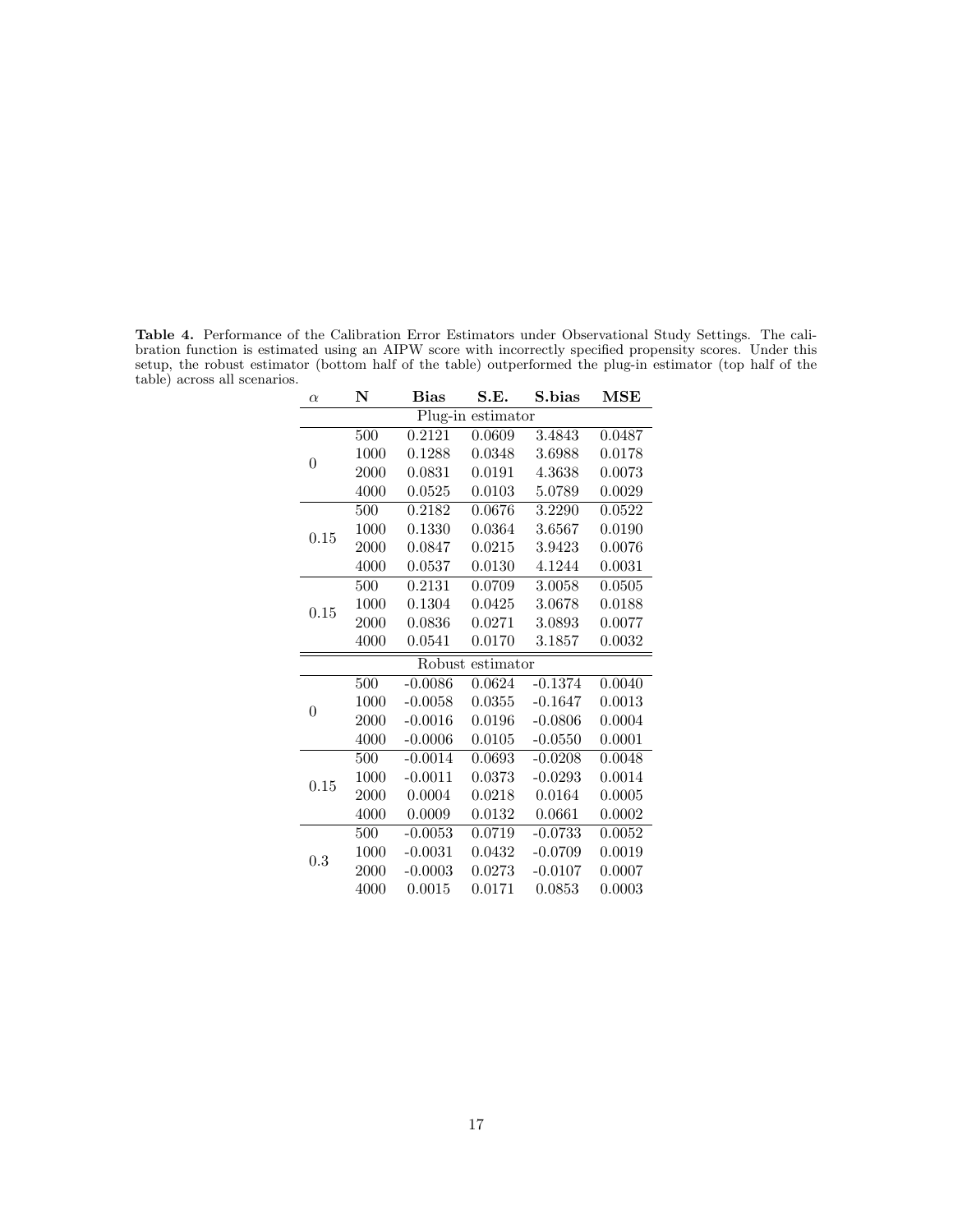Table 5. Performance of the Calibration Error Estimators under Observational Study Settings. The calibration function is estimated using an IPW score with correctly specified propensity scores. Under this setup, the robust estimator (bottom half of the table) outperformed the plug-in estimator (top half of the table) across all scenarios.

| $\alpha$       | N    | <b>Bias</b> | S.E.              | S.bias    | MSE    |
|----------------|------|-------------|-------------------|-----------|--------|
|                |      |             | Plug-in estimator |           |        |
| $\overline{0}$ | 500  | 0.3711      | 0.1135            | 3.2713    | 0.1506 |
|                | 1000 | 0.2292      | 0.0631            | 3.6329    | 0.0565 |
|                | 2000 | 0.1522      | 0.0344            | 4.4249    | 0.0243 |
|                | 4000 | 0.1012      | 0.0202            | 5.0027    | 0.0106 |
|                | 500  | 0.3578      | 0.1118            | 3.2013    | 0.1405 |
| 0.15           | 1000 | 0.2301      | 0.0647            | 3.5560    | 0.0571 |
|                | 2000 | 0.1507      | 0.0366            | 4.1139    | 0.0240 |
|                | 4000 | 0.0994      | 0.0223            | 4.4690    | 0.0104 |
|                | 500  | 0.3559      | 0.1252            | 2.8424    | 0.1423 |
| 0.3            | 1000 | 0.2235      | 0.0696            | 3.2087    | 0.0548 |
|                | 2000 | 0.1499      | 0.0433            | 3.4586    | 0.0243 |
|                | 4000 | 0.0982      | 0.0277            | 3.5450    | 0.0104 |
|                |      |             | Robust estimator  |           |        |
|                | 500  | 0.0011      | 0.1149            | 0.0091    | 0.0132 |
| $\overline{0}$ | 1000 | $-0.0041$   | 0.0639            | $-0.0634$ | 0.0041 |
|                | 2000 | $-0.0019$   | 0.0349            | $-0.0548$ | 0.0012 |
|                | 4000 | 0.0009      | 0.0207            | 0.0419    | 0.0004 |
|                | 500  | $-0.0064$   | 0.1147            | $-0.0559$ | 0.0132 |
| 0.15           | 1000 | 0.0008      | 0.0659            | 0.0127    | 0.0043 |
|                | 2000 | $-0.0010$   | 0.0373            | $-0.0259$ | 0.0014 |
|                | 4000 | 0.0008      | 0.0225            | 0.0354    | 0.0005 |
|                | 500  | $-0.0034$   | 0.1280            | $-0.0269$ | 0.0164 |
| 0.3            | 1000 | $-0.0028$   | 0.0711            | $-0.0399$ | 0.0051 |
|                | 2000 | $-0.0007$   | 0.0439            | $-0.0160$ | 0.0019 |
|                | 4000 | 0.0004      | 0.0280            | 0.0136    | 0.0008 |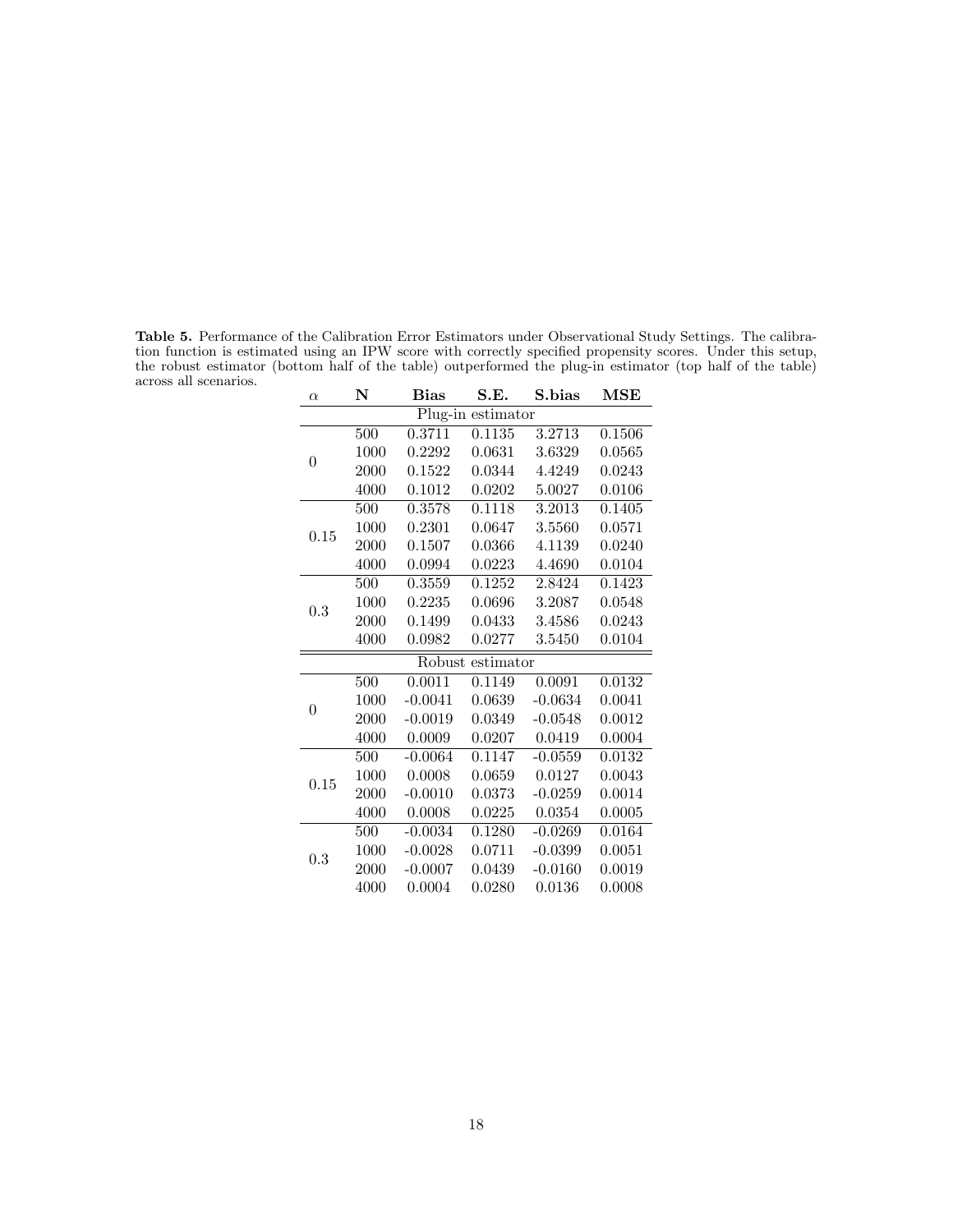Table 6. Performance of the Calibration Error Estimators under Observational Study Settings. The calibration function is estimated using an IPW score with incorrectly specified propensity scores. Under this setup, the robust estimator (bottom half of the table) outperformed the plug-in estimator (top half of the table) across all scenarios.

| $\alpha$       | N                 | $_{\rm Bias}$ | S.E.                | S. bias | $\bf{MSE}$ |  |  |  |
|----------------|-------------------|---------------|---------------------|---------|------------|--|--|--|
|                | Plug-in estimator |               |                     |         |            |  |  |  |
|                | 500               | 0.3585        | 0.1078              | 3.3251  | 0.1401     |  |  |  |
| $\theta$       | 1000              | 0.2367        | 0.0615              | 3.8484  | 0.0598     |  |  |  |
|                | 2000              | 0.1636        | 0.0383              | 4.2694  | 0.0282     |  |  |  |
|                | 4000              | 0.1121        | 0.0218              | 5.1388  | 0.0131     |  |  |  |
|                | 500               | 0.3726        | 0.1176              | 3.1674  | 0.1527     |  |  |  |
| 0.15           | 1000              | 0.2388        | 0.0653              | 3.6550  | 0.0613     |  |  |  |
|                | 2000              | 0.1672        | 0.0395              | 4.2346  | 0.0295     |  |  |  |
|                | 4000              | 0.1191        | 0.0265              | 4.4927  | 0.0149     |  |  |  |
|                | 500               | 0.3563        | 0.1181              | 3.0172  | 0.1409     |  |  |  |
| 0.3            | 1000              | 0.2451        | 0.0728              | 3.3673  | 0.0654     |  |  |  |
|                | 2000              | 0.1680        | 0.0473              | 3.5550  | 0.0305     |  |  |  |
|                | 4000              | 0.1178        | 0.0315              | 3.7434  | 0.0149     |  |  |  |
|                |                   |               | Robust estimator    |         |            |  |  |  |
|                | 500               | 0.0047        | 0.1099              | 0.0431  | 0.0121     |  |  |  |
| $\overline{0}$ | 1000              | 0.0121        | 0.0624              | 0.1939  | 0.0040     |  |  |  |
|                | 2000              | 0.0142        | 0.0390              | 0.3646  | 0.0017     |  |  |  |
|                | 4000              | 0.0147        | 0.0219              | 0.6725  | 0.0007     |  |  |  |
|                | $\overline{500}$  | 0.0230        | $\overline{0.1214}$ | 0.1893  | 0.0153     |  |  |  |
| 0.15           | 1000              | 0.0167        | 0.0662              | 0.2516  | 0.0047     |  |  |  |
|                | 2000              | 0.0185        | 0.0398              | 0.4643  | 0.0019     |  |  |  |
|                | 4000              | 0.0224        | 0.0266              | 0.8413  | 0.0012     |  |  |  |
|                | 500               | 0.0094        | 0.1200              | 0.0782  | 0.0145     |  |  |  |
| 0.3            | 1000              | 0.0236        | 0.0737              | 0.3205  | 0.0060     |  |  |  |
|                | 2000              | 0.0202        | 0.0478              | 0.4239  | 0.0027     |  |  |  |
|                | 4000              | 0.0213        | 0.0315              | 0.6783  | 0.0014     |  |  |  |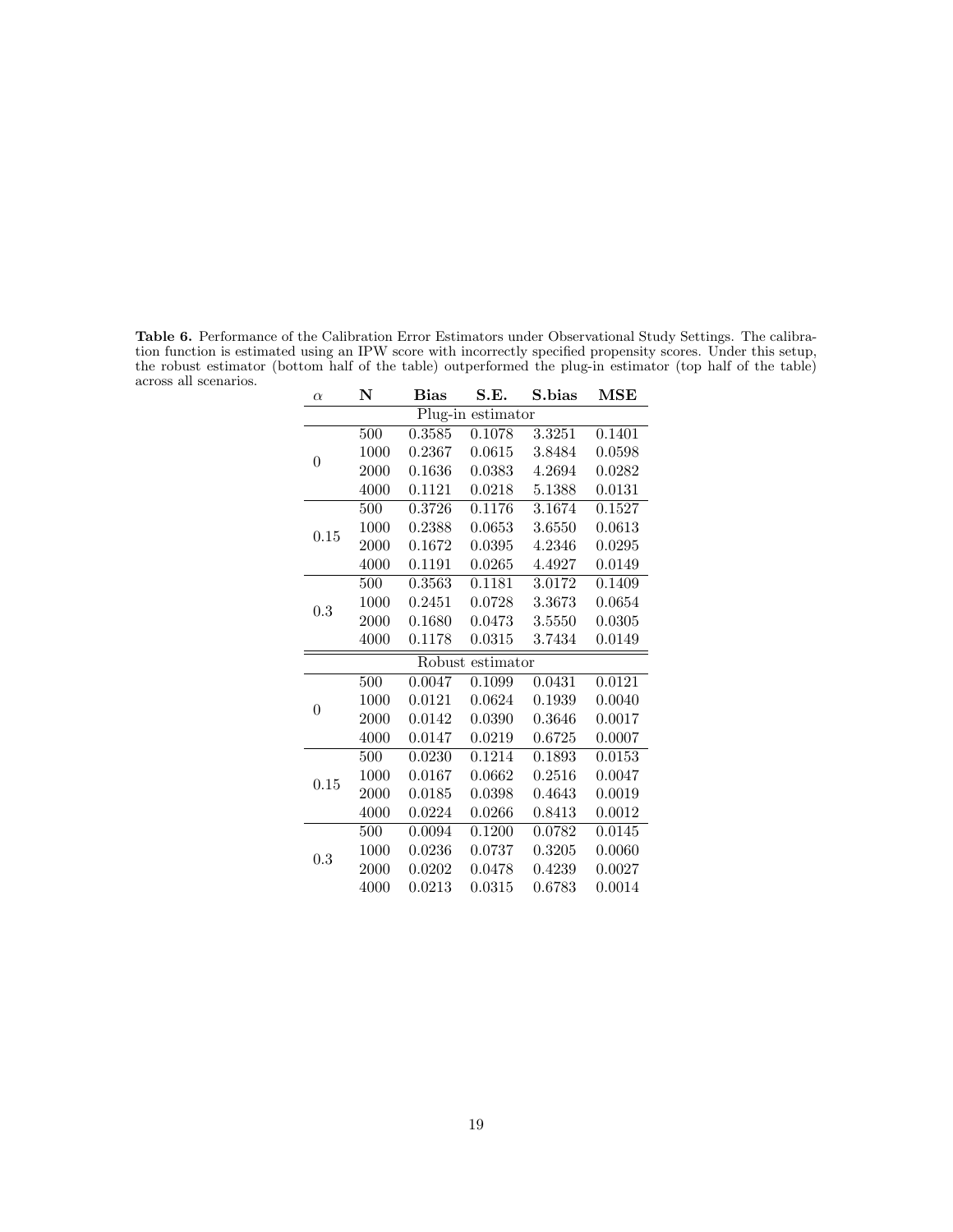| $\alpha$          | N    | Bias      | S.E.      | S.bias    | $\operatorname{MSE}$ |  |  |  |
|-------------------|------|-----------|-----------|-----------|----------------------|--|--|--|
| Plug-in estimator |      |           |           |           |                      |  |  |  |
|                   | 500  | 0.3458    | 0.1055    | 3.2765    | 0.1307               |  |  |  |
| $\overline{0}$    | 1000 | 0.2217    | 0.0579    | 3.8268    | 0.0525               |  |  |  |
|                   | 2000 | 0.1486    | 0.0349    | 4.2592    | 0.0233               |  |  |  |
|                   | 4000 | 0.0981    | 0.0200    | 4.9073    | 0.0100               |  |  |  |
|                   | 500  | 0.3413    | 0.1061    | 3.2177    | 0.1278               |  |  |  |
| 0.15              | 1000 | 0.2210    | 0.0622    | 3.5512    | 0.0527               |  |  |  |
|                   | 2000 | 0.1479    | 0.0391    | 3.7870    | 0.0234               |  |  |  |
|                   | 4000 | 0.0948    | 0.0215    | 4.4060    | 0.0095               |  |  |  |
|                   | 500  | 0.3414    | 0.1224    | 2.7889    | 0.1315               |  |  |  |
| 0.3               | 1000 | 0.2201    | 0.0723    | 3.0440    | 0.0537               |  |  |  |
|                   | 2000 | 0.1431    | 0.0439    | 3.2613    | 0.0224               |  |  |  |
|                   | 4000 | 0.0940    | 0.0280    | 3.3554    | 0.0096               |  |  |  |
|                   |      | Robust    | estimator |           |                      |  |  |  |
|                   | 500  | $-0.0039$ | 0.1079    | $-0.0361$ | 0.0117               |  |  |  |
| $\boldsymbol{0}$  | 1000 | $-0.0020$ | 0.0586    | $-0.0345$ | 0.0034               |  |  |  |
|                   | 2000 | $-0.0004$ | 0.0351    | $-0.0123$ | 0.0012               |  |  |  |
|                   | 4000 | 0.0010    | 0.0201    | 0.0481    | 0.0004               |  |  |  |
|                   | 500  | $-0.0043$ | 0.1082    | $-0.0395$ | 0.0117               |  |  |  |
| 0.15              | 1000 | 0.0001    | 0.0626    | 0.0013    | 0.0039               |  |  |  |
|                   | 2000 | 0.0005    | 0.0393    | 0.0129    | 0.0015               |  |  |  |
|                   | 4000 | $-0.0013$ | 0.0217    | $-0.0594$ | 0.0005               |  |  |  |
|                   | 500  | 0.0006    | 0.1238    | 0.0048    | 0.0153               |  |  |  |
| 0.3               | 1000 | 0.0010    | 0.0725    | 0.0135    | 0.0053               |  |  |  |
|                   | 2000 | $-0.0026$ | 0.0443    | $-0.0581$ | 0.0020               |  |  |  |
|                   | 4000 | $-0.0013$ | 0.0282    | $-0.0458$ | 0.0008               |  |  |  |

Table 7. Performance of the Calibration Error Estimators under Randomized Trial Settings. The calibration function is estimated using an IPW score. Under this setup, the robust estimator (bottom half of the table) outperformed the plug-in estimator (top half of the table) across all scenarios.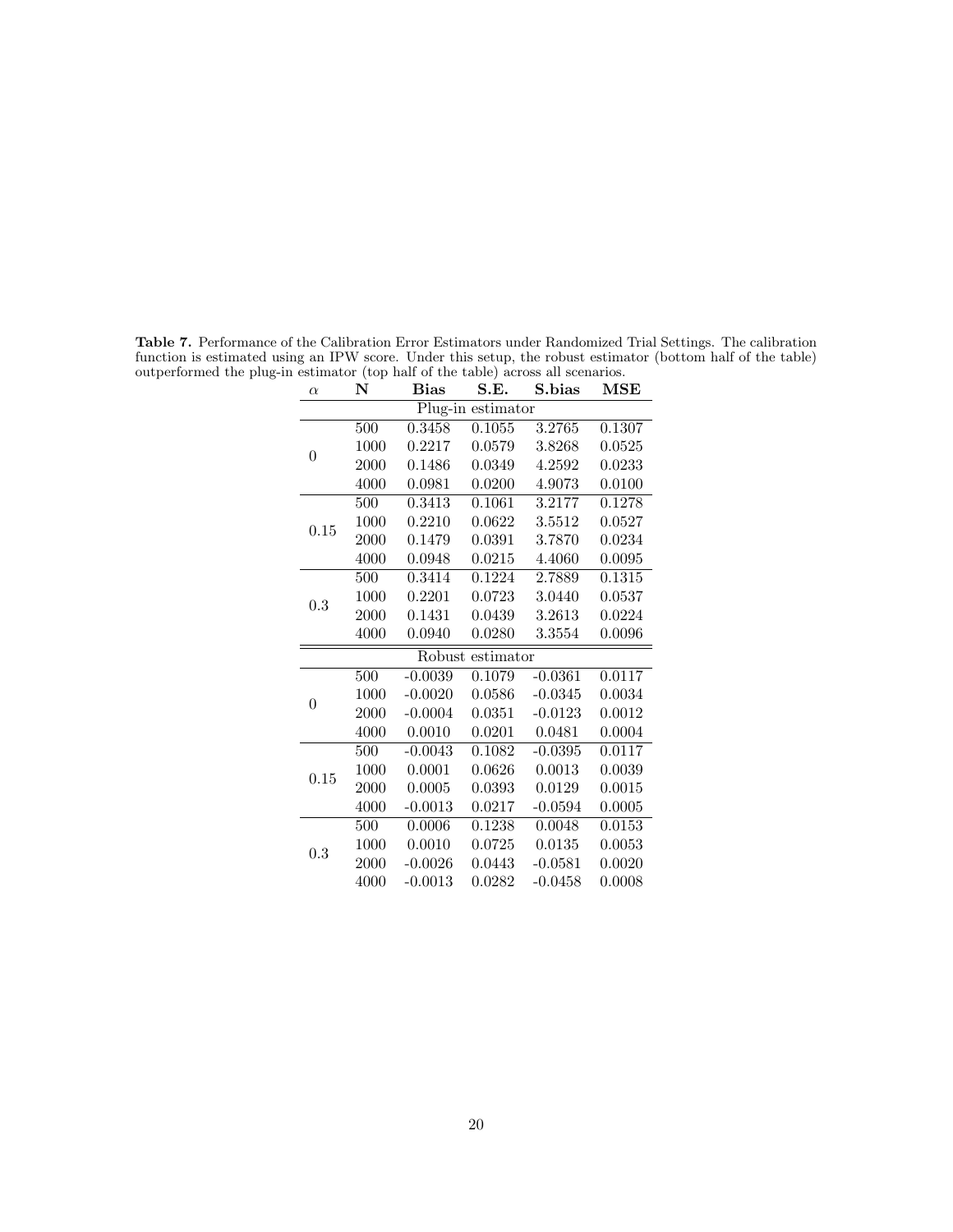| $\alpha$       | N<br><b>Bias</b> |           | S.E.              | S.bias    | <b>MSE</b> |
|----------------|------------------|-----------|-------------------|-----------|------------|
|                |                  |           | Plug-in estimator |           |            |
|                | 500              | 0.2241    | 0.0724            | 3.0975    | 0.0555     |
| $\theta$       | 1000             | 0.1358    | 0.0387            | 3.5105    | 0.0199     |
|                | 2000             | 0.0857    | 0.0205            | 4.1794    | 0.0078     |
|                | 4000             | 0.0545    | 0.0113            | 4.8006    | 0.0031     |
|                | $\overline{500}$ | 0.2148    | 0.0683            | 3.1446    | 0.0508     |
| 0.15           | 1000             | 0.1273    | 0.0377            | 3.3774    | 0.0176     |
|                | 2000             | 0.0818    | 0.0207            | 3.9578    | 0.0071     |
|                | 4000             | 0.0511    | 0.0129            | 3.9475    | 0.0028     |
|                | 500              | 0.2042    | 0.0775            | 2.6351    | 0.0477     |
| 0.3            | 1000             | 0.1222    | 0.0438            | 2.7858    | 0.0168     |
|                | 2000             | 0.0791    | 0.0274            | 2.8834    | 0.0070     |
|                | 4000             | 0.0487    | 0.0181            | 2.6956    | 0.0027     |
|                |                  |           | Robust estimator  |           |            |
|                | 500              | $-0.0013$ | 0.0729            | $-0.0175$ | 0.0053     |
| $\overline{0}$ | 1000             | 0.0005    | 0.0393            | 0.0121    | 0.0015     |
|                | 2000             | $-0.0002$ | 0.0207            | $-0.0098$ | 0.0004     |
|                | 4000             | 0.0003    | 0.0114            | 0.0242    | 0.0001     |
|                | 500              | $-0.0056$ | 0.0700            | $-0.0798$ | 0.0049     |
| 0.15           | 1000             | $-0.0055$ | 0.0384            | $-0.1434$ | 0.0015     |
|                | 2000             | $-0.0022$ | 0.0208            | $-0.1039$ | 0.0004     |
|                | 4000             | $-0.0019$ | 0.0130            | $-0.1466$ | 0.0002     |
|                | 500              | $-0.0122$ | 0.0785            | $-0.1550$ | 0.0063     |
| 0.3            | 1000             | $-0.0085$ | 0.0442            | $-0.1914$ | 0.0020     |
|                | 2000             | $-0.0035$ | 0.0277            | $-0.1263$ | 0.0008     |
|                | 4000             | $-0.0033$ | 0.0181            | $-0.1843$ | 0.0003     |

Table 8. Performance of the Calibration Error Estimators under Randomized Trial Settings. The calibration function is estimated using an AIPW score. Under this setup, the robust estimator (bottom half of the table) outperformed the plug-in estimator (top half of the table) across all scenarios.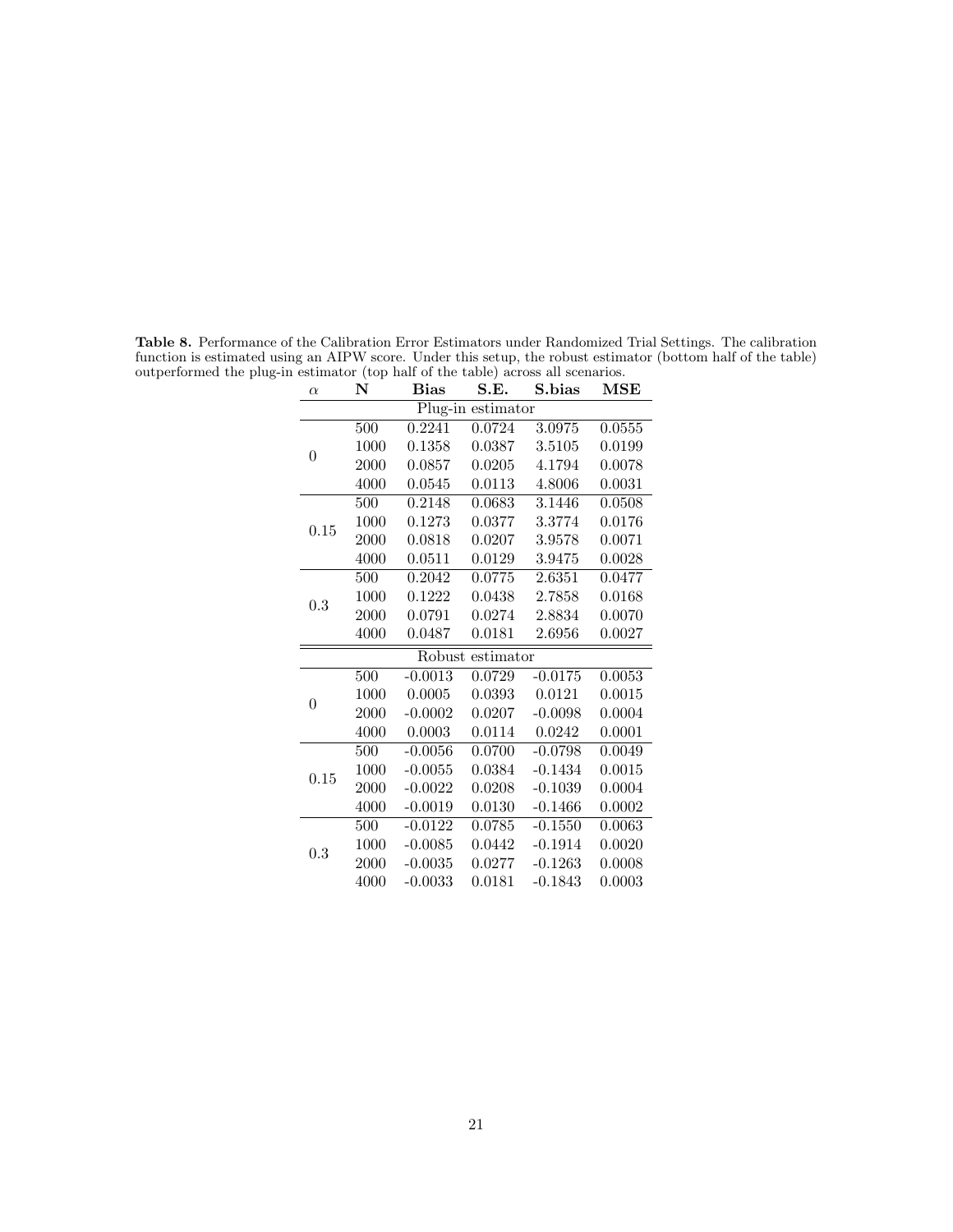|                  |      |                 |             |                          | Robust estimator |                         |             |        | Plug-in estimator |            |
|------------------|------|-----------------|-------------|--------------------------|------------------|-------------------------|-------------|--------|-------------------|------------|
| $\alpha$         | N    | ${\bf P}$       | <b>Bias</b> | $\overline{\text{S.E.}}$ | S.bias           | $\overline{\text{MSE}}$ | <b>Bias</b> | S.E.   | S.bias            | <b>MSE</b> |
|                  |      |                 |             |                          |                  |                         |             |        |                   |            |
|                  | 500  | 50              | 0.0005      | 0.0704                   | 0.0072           | 0.0050                  | 0.2187      | 0.0694 | 3.1502            | 0.0526     |
|                  | 1000 | $\overline{50}$ | 0.0011      | 0.0364                   | 0.0306           | 0.0013                  | 0.1337      | 0.0358 | 3.7374            | 0.0191     |
|                  |      | 100             | 0.0030      | 0.0358                   | 0.0833           | 0.0013                  | 0.1390      | 0.0352 | 3.9494            | 0.0206     |
|                  |      | 50              | 0.0003      | 0.0202                   | 0.0169           | 0.0004                  | 0.0859      | 0.0200 | 4.2894            | 0.0078     |
| $\boldsymbol{0}$ | 2000 | 100             | 0.0003      | 0.0212                   | 0.0160           | 0.0004                  | 0.0872      | 0.0207 | 4.2051            | 0.0080     |
|                  |      | 200             | 0.0035      | 0.0228                   | 0.1516           | 0.0005                  | 0.0982      | 0.0223 | 4.4078            | 0.0101     |
|                  |      | $\overline{50}$ | 0.0000      | 0.0111                   | $-0.0027$        | 0.0001                  | 0.0549      | 0.0110 | 4.9765            | 0.0031     |
|                  |      | 100             | 0.0009      | 0.0113                   | 0.0833           | 0.0001                  | 0.0563      | 0.0112 | 5.0356            | 0.0033     |
|                  | 4000 | 200             | 0.0022      | 0.0130                   | 0.1691           | 0.0002                  | 0.0618      | 0.0128 | 4.8239            | 0.0040     |
|                  |      | 400             | 0.0043      | 0.0147                   | 0.2931           | 0.0002                  | 0.0713      | 0.0147 | 4.8649            | 0.0053     |
|                  | 500  | 50              | 0.0053      | 0.0702                   | 0.0759           | 0.0050                  | 0.2205      | 0.0687 | 3.2085            | 0.0534     |
|                  | 1000 | $\overline{50}$ | 0.0001      | 0.0366                   | 0.0037           | 0.0013                  | 0.1312      | 0.0358 | 3.6634            | 0.0185     |
|                  |      | 100             | 0.0060      | 0.0412                   | 0.1454           | 0.0017                  | 0.1407      | 0.0407 | 3.4572            | 0.0214     |
|                  |      | $\overline{50}$ | 0.0017      | 0.0228                   | 0.0738           | 0.0005                  | 0.0860      | 0.0224 | 3.8387            | 0.0079     |
| 0.15             | 2000 | 100             | 0.0044      | 0.0232                   | 0.1919           | 0.0006                  | 0.0902      | 0.0228 | 3.9506            | 0.0087     |
|                  |      | 200             | 0.0073      | 0.0257                   | 0.2854           | 0.0007                  | 0.1011      | 0.0254 | 3.9858            | 0.0109     |
|                  |      | $\overline{50}$ | 0.0008      | 0.0134                   | 0.0616           | 0.0002                  | 0.0549      | 0.0132 | 4.1510            | 0.0032     |
|                  |      | 100             | 0.0035      | 0.0136                   | 0.2569           | 0.0002                  | 0.0579      | 0.0135 | 4.2839            | 0.0035     |
|                  | 4000 | 200             | 0.0070      | 0.0150                   | 0.4639           | 0.0003                  | 0.0659      | 0.0149 | 4.4134            | 0.0046     |
|                  |      | 400             | 0.0102      | 0.0166                   | 0.6134           | 0.0004                  | 0.0767      | 0.0165 | 4.6576            | 0.0061     |
|                  | 500  | $\overline{50}$ | 0.0050      | 0.0779                   | 0.0637           | 0.0061                  | 0.2187      | 0.0770 | 2.8400            | 0.0537     |
|                  | 1000 | 50              | 0.0005      | 0.0439                   | 0.0106           | 0.0019                  | 0.1309      | 0.0432 | 3.0280            | 0.0190     |
|                  |      | 100             | 0.0071      | 0.0472                   | 0.1507           | 0.0023                  | 0.1404      | 0.0469 | 2.9933            | 0.0219     |
|                  |      | $\overline{50}$ | 0.0000      | 0.0272                   | $-0.0001$        | 0.0007                  | 0.0836      | 0.0271 | 3.0825            | 0.0077     |
| 0.3              | 2000 | 100             | 0.0058      | 0.0286                   | 0.2032           | 0.0009                  | 0.0907      | 0.0287 | 3.1637            | 0.0091     |
|                  |      | 200             | 0.0097      | 0.0311                   | 0.3133           | 0.0011                  | 0.1031      | 0.0311 | 3.3200            | 0.0116     |
|                  |      | $\overline{50}$ | 0.0004      | 0.0173                   | 0.0245           | 0.0003                  | 0.0538      | 0.0171 | 3.1457            | 0.0032     |
|                  |      | 100             | 0.0023      | 0.0174                   | 0.1347           | 0.0003                  | 0.0564      | 0.0173 | 3.2568            | 0.0035     |
|                  | 4000 | 200             | 0.0078      | 0.0192                   | 0.4045           | 0.0004                  | 0.0663      | 0.0191 | 3.4690            | 0.0048     |
|                  |      | 400             | 0.0101      | 0.0216                   | 0.4683           | 0.0006                  | 0.0762      | 0.0215 | 3.5361            | 0.0063     |

Table 9. Performance of the robust ECETH estimator under the high-dimensional settings. Assuming an observational study setting with three levels of miscalibration  $(\alpha)$ . An AIPW score is used for the calibration function with correctly specified nuisance parameters. The robust estimator performed roughly as well as in low dimension situations  $(P = 2)$ .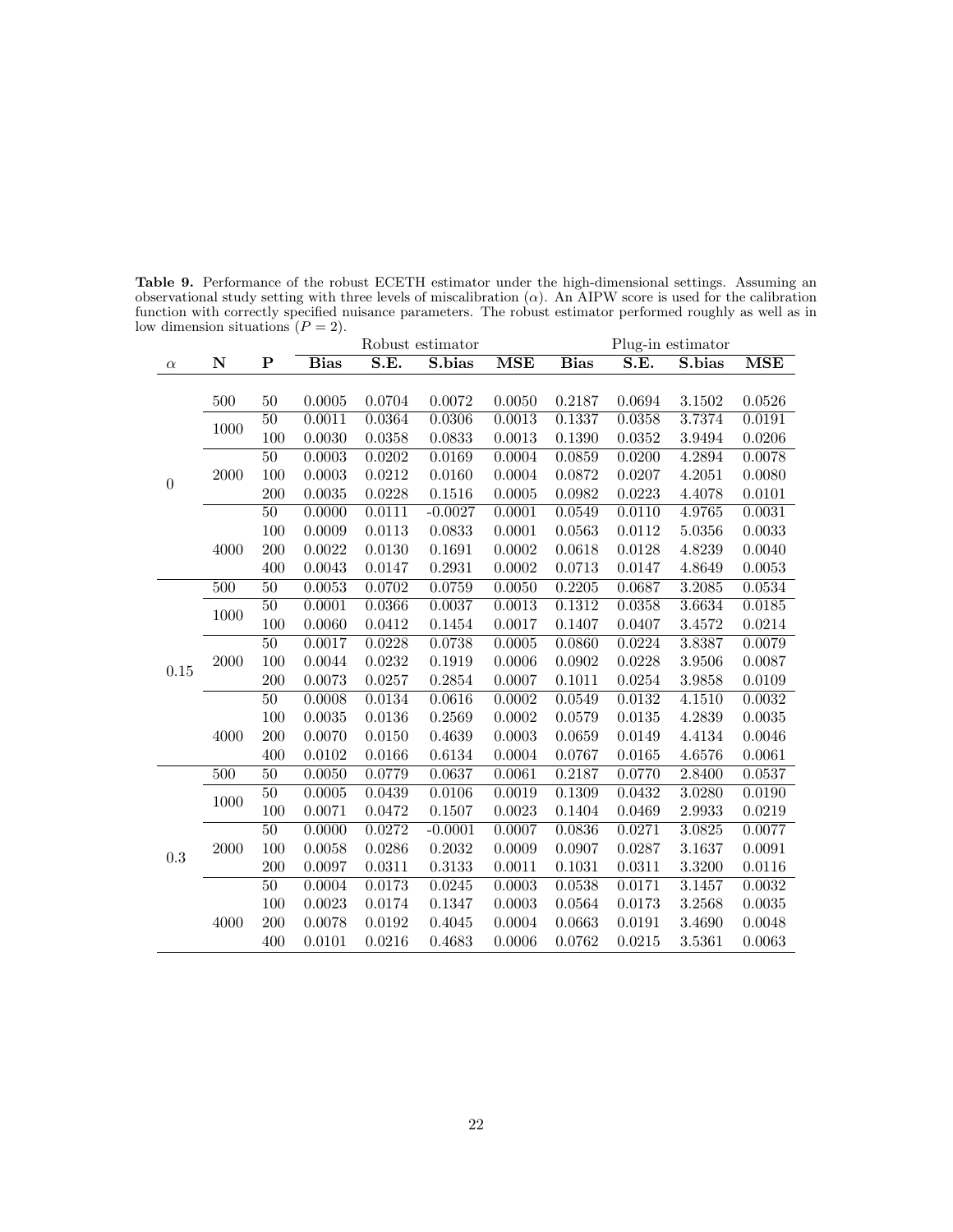|                  |             |                 |             |                          | Robust estimator |                         |             |        | Plug-in estimator |                         |
|------------------|-------------|-----------------|-------------|--------------------------|------------------|-------------------------|-------------|--------|-------------------|-------------------------|
| $\alpha$         | $\mathbf N$ | ${\bf P}$       | <b>Bias</b> | $\overline{\text{S.E.}}$ | S.bias           | $\overline{\text{MSE}}$ | <b>Bias</b> | S.E.   | S.bias            | $\overline{\text{MSE}}$ |
|                  |             |                 |             |                          |                  |                         |             |        |                   |                         |
|                  | 500         | 50              | 0.0060      | 0.0621                   | 0.0973           | 0.0039                  | 0.2010      | 0.0613 | 3.2760            | 0.0442                  |
|                  | 1000        | $\overline{50}$ | 0.0043      | 0.0355                   | 0.1222           | 0.0013                  | 0.1254      | 0.0347 | 3.6121            | 0.0169                  |
|                  |             | 100             | 0.0051      | 0.0370                   | 0.1391           | 0.0014                  | 0.1339      | 0.0361 | 3.7068            | 0.0192                  |
|                  |             | $\overline{50}$ | 0.0029      | 0.0191                   | 0.1517           | 0.0004                  | 0.0825      | 0.0188 | 4.3884            | 0.0072                  |
| $\boldsymbol{0}$ | 2000        | 100             | 0.0037      | 0.0205                   | 0.1788           | 0.0004                  | 0.0865      | 0.0201 | 4.3008            | 0.0079                  |
|                  |             | 200             | 0.0082      | 0.0238                   | 0.3431           | 0.0006                  | 0.1001      | 0.0235 | 4.2629            | 0.0106                  |
|                  |             | $\overline{50}$ | 0.0024      | 0.0113                   | 0.2095           | 0.0001                  | 0.0543      | 0.0112 | 4.8714            | 0.0031                  |
|                  |             | 100             | 0.0034      | 0.0115                   | 0.2982           | 0.0001                  | 0.0567      | 0.0113 | 5.0256            | 0.0033                  |
|                  | 4000        | 200             | 0.0059      | $\,0.0133\,$             | 0.4426           | 0.0002                  | 0.0642      | 0.0131 | 4.8898            | 0.0043                  |
|                  |             | 400             | 0.0081      | 0.0152                   | 0.5315           | 0.0003                  | 0.0741      | 0.0151 | 4.9215            | 0.0057                  |
|                  | 500         | 50              | 0.0109      | 0.0647                   | 0.1679           | 0.0043                  | 0.2039      | 0.0639 | 3.1906            | 0.0457                  |
|                  | 1000        | $\overline{50}$ | 0.0074      | 0.0359                   | 0.2053           | 0.0013                  | 0.1278      | 0.0353 | 3.6244            | 0.0176                  |
|                  |             | 100             | 0.0132      | 0.0397                   | 0.3335           | 0.0018                  | 0.1407      | 0.0392 | 3.5890            | 0.0213                  |
|                  |             | $\overline{50}$ | 0.0078      | 0.0218                   | 0.3602           | 0.0005                  | 0.0863      | 0.0216 | 3.9937            | 0.0079                  |
| $0.15\,$         | 2000        | 100             | 0.0104      | 0.0231                   | 0.4502           | 0.0006                  | 0.0924      | 0.0229 | 4.0322            | 0.0091                  |
|                  |             | 200             | 0.0138      | 0.0253                   | 0.5456           | 0.0008                  | 0.1052      | 0.0252 | 4.1772            | 0.0117                  |
|                  |             | $\overline{50}$ | 0.0078      | 0.0136                   | 0.5721           | 0.0002                  | 0.0589      | 0.0135 | 4.3486            | 0.0036                  |
|                  |             | 100             | 0.0114      | 0.0145                   | 0.7873           | 0.0003                  | 0.0641      | 0.0144 | 4.4453            | 0.0043                  |
|                  | 4000        | 200             | 0.0137      | 0.0159                   | 0.8606           | 0.0004                  | 0.0714      | 0.0158 | 4.5194            | 0.0053                  |
|                  |             | 400             | 0.0164      | 0.0180                   | 0.9144           | 0.0006                  | 0.0819      | 0.0179 | 4.5761            | 0.0070                  |
|                  | 500         | $\overline{50}$ | 0.0119      | 0.0729                   | 0.1631           | 0.0055                  | 0.2049      | 0.0706 | 2.9023            | 0.0470                  |
|                  | 1000        | 50              | 0.0103      | 0.0416                   | 0.2469           | 0.0018                  | 0.1297      | 0.0413 | 3.1377            | 0.0185                  |
|                  |             | 100             | 0.0155      | 0.0468                   | 0.3316           | 0.0024                  | 0.1427      | 0.0462 | 3.0876            | 0.0225                  |
|                  |             | $\overline{50}$ | 0.0091      | 0.0276                   | 0.3293           | 0.0008                  | 0.0874      | 0.0275 | 3.1720            | 0.0084                  |
| 0.3              | 2000        | 100             | 0.0126      | 0.0282                   | 0.4476           | 0.0010                  | 0.0944      | 0.0281 | 3.3603            | 0.0097                  |
|                  |             | 200             | 0.0149      | 0.0306                   | 0.4873           | 0.0012                  | 0.1056      | 0.0302 | 3.4982            | 0.0121                  |
|                  |             | $\overline{50}$ | 0.0090      | 0.0174                   | 0.5184           | 0.0004                  | 0.0598      | 0.0174 | 3.4292            | 0.0039                  |
|                  |             | 100             | 0.0111      | 0.0184                   | 0.6002           | 0.0005                  | 0.0635      | 0.0184 | 3.4505            | 0.0044                  |
|                  | 4000        | 200             | 0.0147      | 0.0195                   | 0.7536           | 0.0006                  | 0.0722      | 0.0195 | 3.7037            | 0.0056                  |
|                  |             | 400             | 0.0164      | 0.0225                   | 0.7281           | 0.0008                  | 0.0817      | 0.0225 | 3.6292            | 0.0072                  |

Table 10. Performance of the robust ECETH estimator under the high-dimensional settings. Assuming an observational study setting with three levels of miscalibration  $(\alpha)$ . An AIPW score is used for the calibration function with incorrectly specified propensity scores. The robust estimator performed roughly as well as in low dimension situations  $(P = 2)$ .